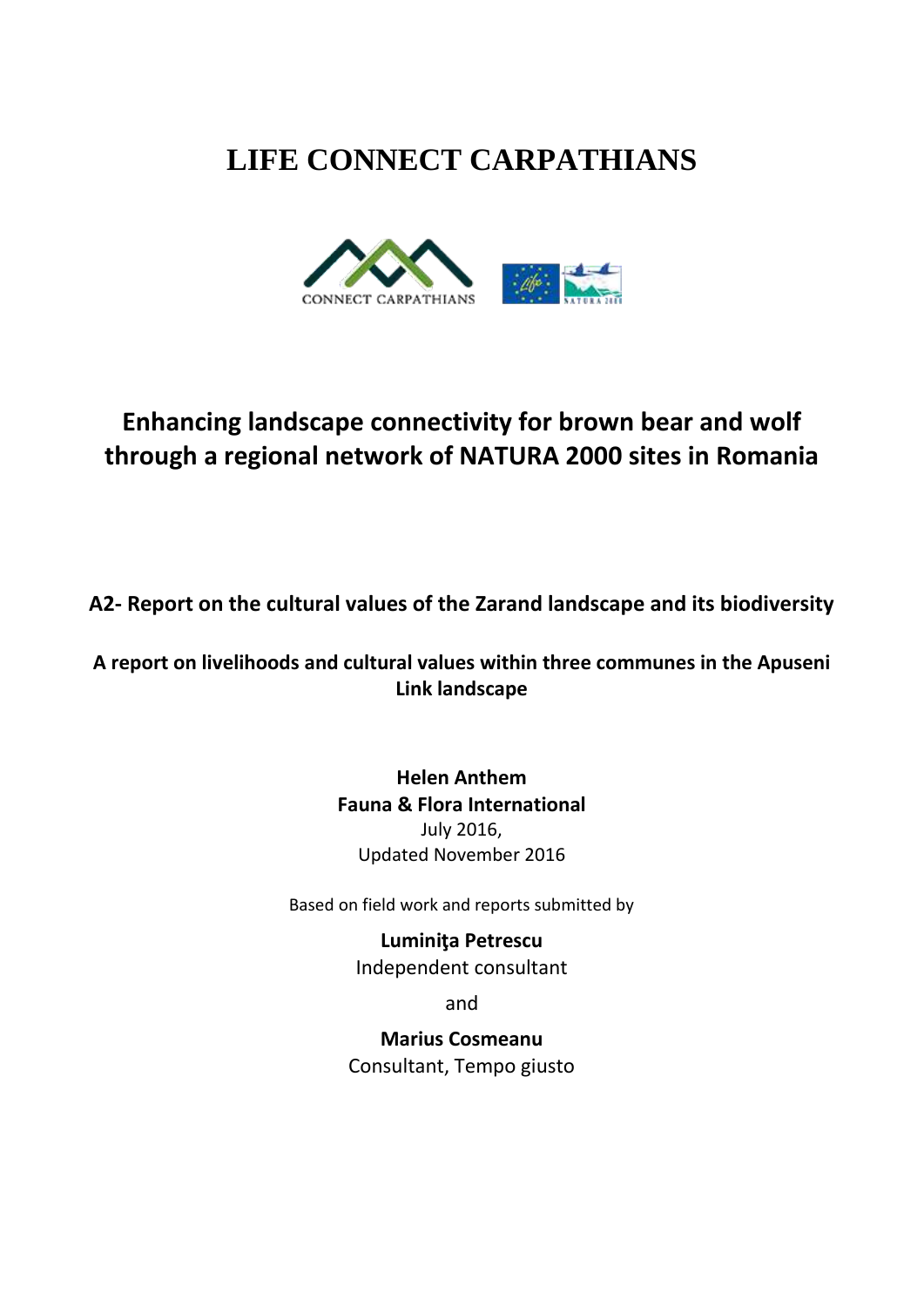# **Contents**

| $\mathbf{1}$ |       |  |                                                                              |  |  |  |  |
|--------------|-------|--|------------------------------------------------------------------------------|--|--|--|--|
| 2            |       |  |                                                                              |  |  |  |  |
| 3            |       |  |                                                                              |  |  |  |  |
| 4            |       |  |                                                                              |  |  |  |  |
|              | 4.1   |  |                                                                              |  |  |  |  |
|              | 4.2   |  |                                                                              |  |  |  |  |
|              | 4.3   |  |                                                                              |  |  |  |  |
| 5            |       |  |                                                                              |  |  |  |  |
| 6            |       |  |                                                                              |  |  |  |  |
|              | 6.1   |  |                                                                              |  |  |  |  |
|              | 6.2   |  |                                                                              |  |  |  |  |
|              | 6.3   |  |                                                                              |  |  |  |  |
|              | 6.4   |  |                                                                              |  |  |  |  |
|              | 6.5   |  |                                                                              |  |  |  |  |
|              | 6.6   |  |                                                                              |  |  |  |  |
|              | 6.7   |  |                                                                              |  |  |  |  |
|              | 6.8   |  |                                                                              |  |  |  |  |
|              | 6.9   |  | Sites, species, practices, events and beliefs that link people to nature  14 |  |  |  |  |
|              | 6.9.1 |  |                                                                              |  |  |  |  |
|              | 6.9.2 |  |                                                                              |  |  |  |  |
|              | 6.9.3 |  |                                                                              |  |  |  |  |
|              | 6.9.4 |  |                                                                              |  |  |  |  |
|              | 6.9.5 |  |                                                                              |  |  |  |  |
| 7            |       |  |                                                                              |  |  |  |  |
|              | 7.1   |  |                                                                              |  |  |  |  |
|              | 7.2   |  |                                                                              |  |  |  |  |
|              | 7.2.1 |  |                                                                              |  |  |  |  |
|              | 7.2.2 |  |                                                                              |  |  |  |  |
|              | 7.3   |  |                                                                              |  |  |  |  |
|              | 7.4   |  |                                                                              |  |  |  |  |
|              | 7.5   |  |                                                                              |  |  |  |  |
|              | 7.6   |  |                                                                              |  |  |  |  |
|              | 7.7   |  |                                                                              |  |  |  |  |
|              | 7.8   |  |                                                                              |  |  |  |  |
|              | 7.9   |  |                                                                              |  |  |  |  |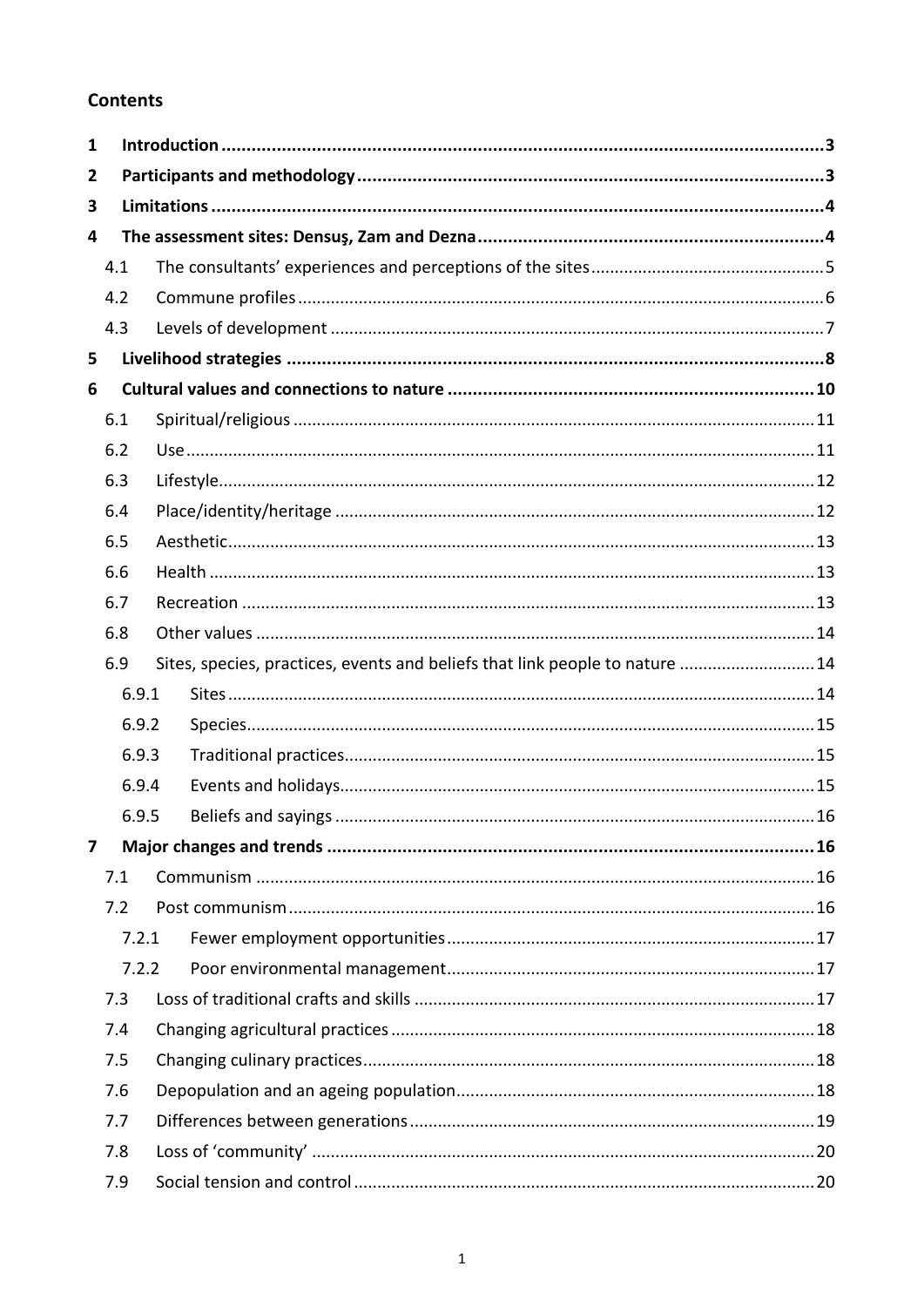|  | 7.10 Poor image of environmentalists and lack of environmental discourse  21 |  |  |  |  |
|--|------------------------------------------------------------------------------|--|--|--|--|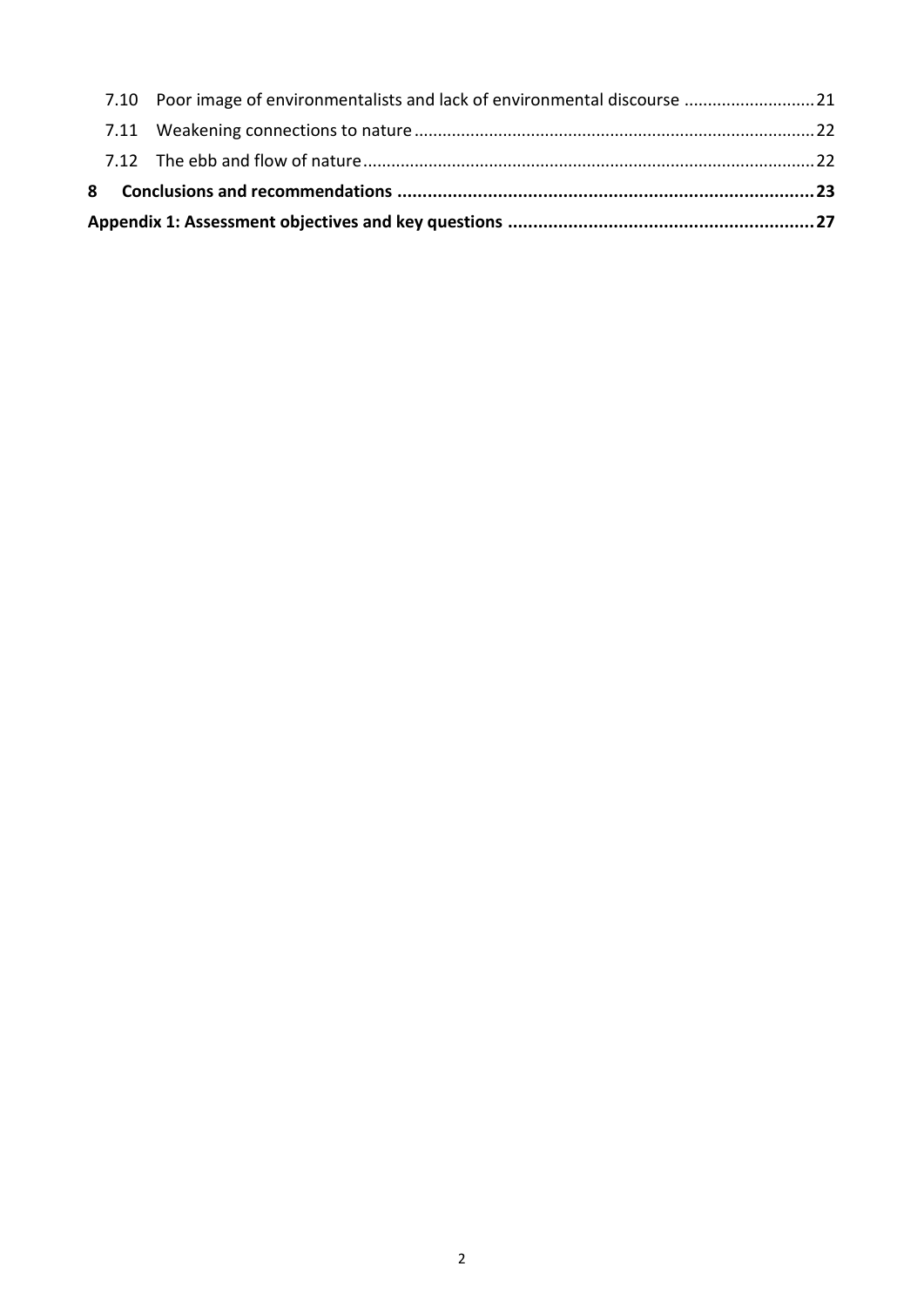# <span id="page-3-0"></span>**1 Introduction**

The LIFE Connect Carpathians (LCC) project is engaging with local people and other stakeholders to enhance awareness and support for the conservation of bear and wolf, as well as Natura 2000 sites, within the Apuseni Link landscape.

In 2015, field work for a combined livelihoods and cultural values assessment (termed a sociocultural assessment by the project team) was carried out for the project in order to gain a greater understanding of the livelihood strategies of local women and men, the connections and relationships between local women and men and nature, including how nature contributes to their wellbeing, and the cultural values that underpin these relationships<sup>1</sup>.

The LCC project area is over 400,000 hectares and the human population is over 200,000. As the project does not have the resources or need to carry out an in depth assessment of the whole project area 3 'case study' sites, or communes, were chosen for the socio-cultural assessment, each in a different part of the project area. The sites were selected by the LCC project team to enable extrapolation across the whole project area, whilst bearing in mind the geographic and social differences between communities.

The assessment field work was carried out in 2015 by two consultants, Luminiţa Petrescu and Marius Cosmeanu. A first report was submitted in January 2016 followed by a revised draft in May 2016. This report is based on an interpretation of the results and discussion in the consultants' two reports.

# <span id="page-3-1"></span>**2 Participants and methodology**

<u>.</u>

The field work was undertaken between September 27th and October 31st 2015. The consultants spent one week in each of 3 communes - Densuş, Zam and Dezna - visiting 3 villages in each commune. In total, they carried out around 30 casual discussions and 46 direct interviews with 34 men and 12 women and 12 group discussions with a total of 15 women and 13 men. Respondents included villagers, shepherds, teachers, librarians, medical assistants, veterinarians, shopkeepers, entrepreneurs, local administration representatives, priests, farmers, agronomists, rangers, NGO staff, artists, and other 'key-informants'.

Qualitative methods were used as these are more appropriate to the subject matter, allowing for more in depth discussion and an exploration of issues with participants, rather than just extracting information. Two main complementary methods were proposed - facilitated group discussions and semi-structured interviews. In collaboration with the LCC project team, five main areas of questioning were proposed with suggested questions developed for each<sup>2</sup>.

<sup>1</sup> The LCC project technical summary states that *'A socio-economic assessment of local stakeholders will be conducted … in order to more fully understand socio-economic conditions and household livelihood strategies to gain a better understanding how the project might impact on these*' and *'This process will include an assessment of the cultural values held by the community that connect people to nature in general, to the Apuseni Link landscape and its biodiversity, and to large carnivores in particular.*'

 $2$  The objectives and key questions for the assessment are in Appendix 1. Detailed questions were prepared but are not included in this report as it is not clear which were used during the assessment field work.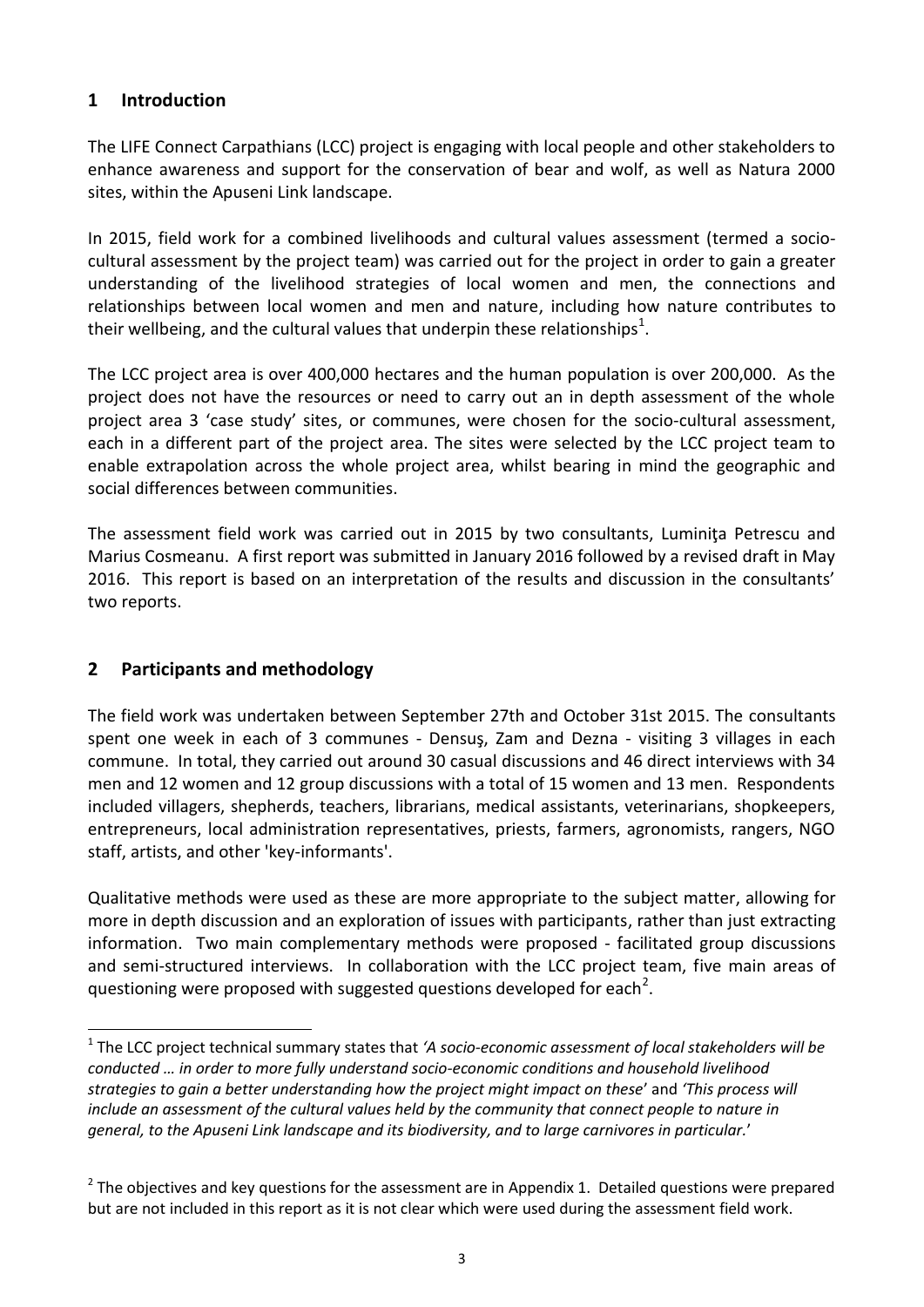- Livelihoods (resources, activities, shocks, etc.)
- General discussion of cultural connections with nature.
- Timeline past, present and future connections with nature.
- Transect / location of specific sites, species etc.
- Calendar of socio-cultural events and practices.

### <span id="page-4-0"></span>**3 Limitations**

<u>.</u>

The consultants state that they captured a wide range of views, and spent a good amount of time and had friendly conversations with respondents. They did, however, experience challenges in some villages where people were less willing to engage with them (see more on this in 4.1 The consultants' experiences and perceptions of the sites).

Although the report submitted by the consultants includes details of tools and questions, based on the information presented it is not entirely clear whether or how these were used and/or adapted in the field. In addition to individual interviews and 'casual discussions', the consultants opted for group discussions with 2 or 3 people rather than small groups  $(5 - 10)$  of people as advised. Other than the obvious (e.g. age), there is very little disaggregation of the livelihoods and cultural values data (e.g. by gender and socio-economic status).

It is not always clear whether the information presented is from local respondents (unless it is a quote<sup>3</sup>) or is the consultant's interpretation. There are many unacknowledged gaps and statements made with no or very limited detail to support them and the structure of the report makes it difficult to pull out the most relevant information, particularly that on cultural values.

Cultural values can indeed be difficult to identify and articulate. Despite this, and the limitations outlined above, the assessment has yielded some interesting information which will be useful for the project going forwards.

# <span id="page-4-1"></span>**4 The assessment sites: Densuş, Zam and Dezna**

The 3 communes for the assessment were selected by the LCC project team to reflect the overall reality whilst highlighting potential differences between different geographic regions across the whole project area. It is not entirely clear how the villages were selected, other than that they are 'those we considered most fitting for the goals of our research' (according to the consultants).

**Densuş** is located in the Central Western part of Hunedoara County. The assessed villages in the commune were Densuş, Ştei and Poieni. A total of eleven interviews with 'key informants' and four group discussions (altogether, with ten persons) were held.

<sup>&</sup>lt;sup>3</sup> Quotes in this report that are not assigned to an individual (e.g. local woman, local man, hunter) are taken from the first draft of the consultants' report where all quotes are unassigned. Some of these were not included in the revised version of the report submitted by the consultants.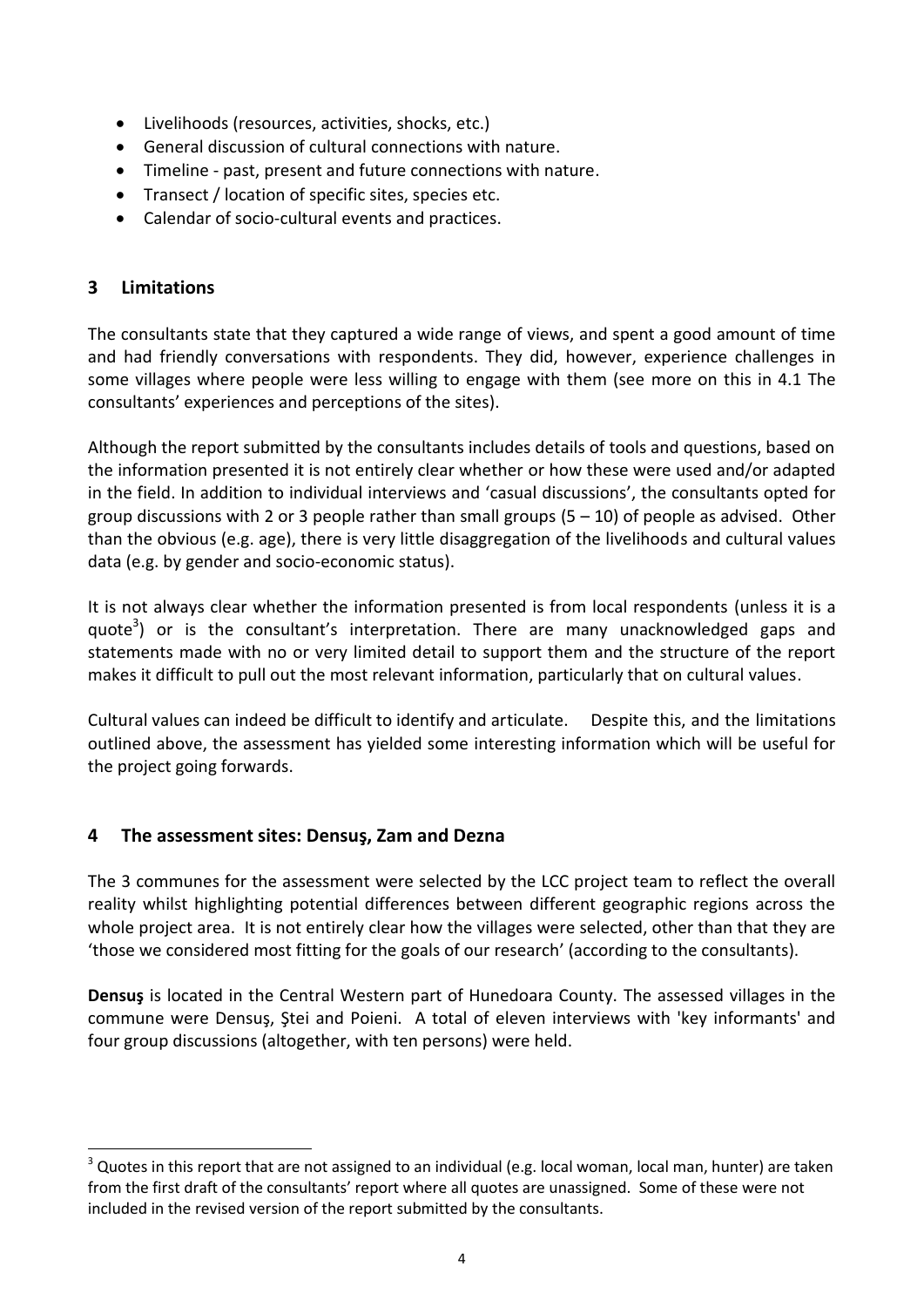**Zam** lies in the western part of Hunedoara County. The three assessed villages were Cerbia, Pogăneşti and Almăşel. A total of fifteen interviews with 'key informants' and four group discussions were carried out in the commune.

**Dezna** is in in Arad County. The assessed villages in the commune were Dezna, Buhani and Slatina de Criş. Here, the consultants carried out twelve interviews with local 'key informants' and four group discussions.

#### <span id="page-5-0"></span>**4.1 The consultants' experiences and perceptions of the sites**

#### **Densuş**

Significant differences were found between people's willingness to communicate or cooperate in the 3 villages visited in Densuş. There were two 'open' communities, Densuş and Poieni, where people were more interested and responsive and one 'closed' community, Ştei.

Densus and Poieni were collectivised villages whilst Stei was not. Collectivisation – the forced union of agricultural land and labour into collective farms - was a milestone in the history of many rural communities in the area, with long lasting consequences. According to the consultants, members of communities that experienced collectivisation seem to have strengthened their sense of solidarity and willingness to help others, even those from outside the community.

On the contrary those from un-collectivised communities, like Ştei, became more introverted and circumspect with individuals from 'outside', perceiving them as potential threats. The inhabitants of Ştei keep to themselves more, they communicate less with 'outsiders' including people from other villages, but they help each other more. These habits were part of people's survival strategies during communism. In addition, other local animosities (such as between the Orthodox and Greek Catholics) are believed to make people from Ştei more cautious or even suspicious of newcomers.

Generally, people in Densuş are considered to be conservative, particularly those from Ştei.

# **Zam**

Zam is a complex commune, composed of 14 villages with distinctive cultural backgrounds. As in Densuş, the consultants found the same differences between collectivised and un-collectivised communities. However Zam is more culturally and socially heterogeneous with many newcomers, although those people with no local ancestors are less integrated and have a weaker local identity, marked by slow assimilation of local values and traditions. Although people are still conservative, social solidarity is stronger in Zam compared to Densuş and people have closer relationships.

A local teacher explained, *"A century ago copper and zinc mines functioned in the area. It was a small America, with workers from Moldova, with Russian prisoners, foreign architects and engineers, with a little train that used to go along the valley..."* At that time, the population was even more heterogeneous than now. Many ethnic groups lived here, a diversity that makes Zam more 'colourful' compared to the other rural communities from the region.

#### **Dezna**

In all 3 villages in Dezna people were more reluctant to engage with the consultants than those in Densuş or Zam. One possible explanation could be that, according to locals, during the communist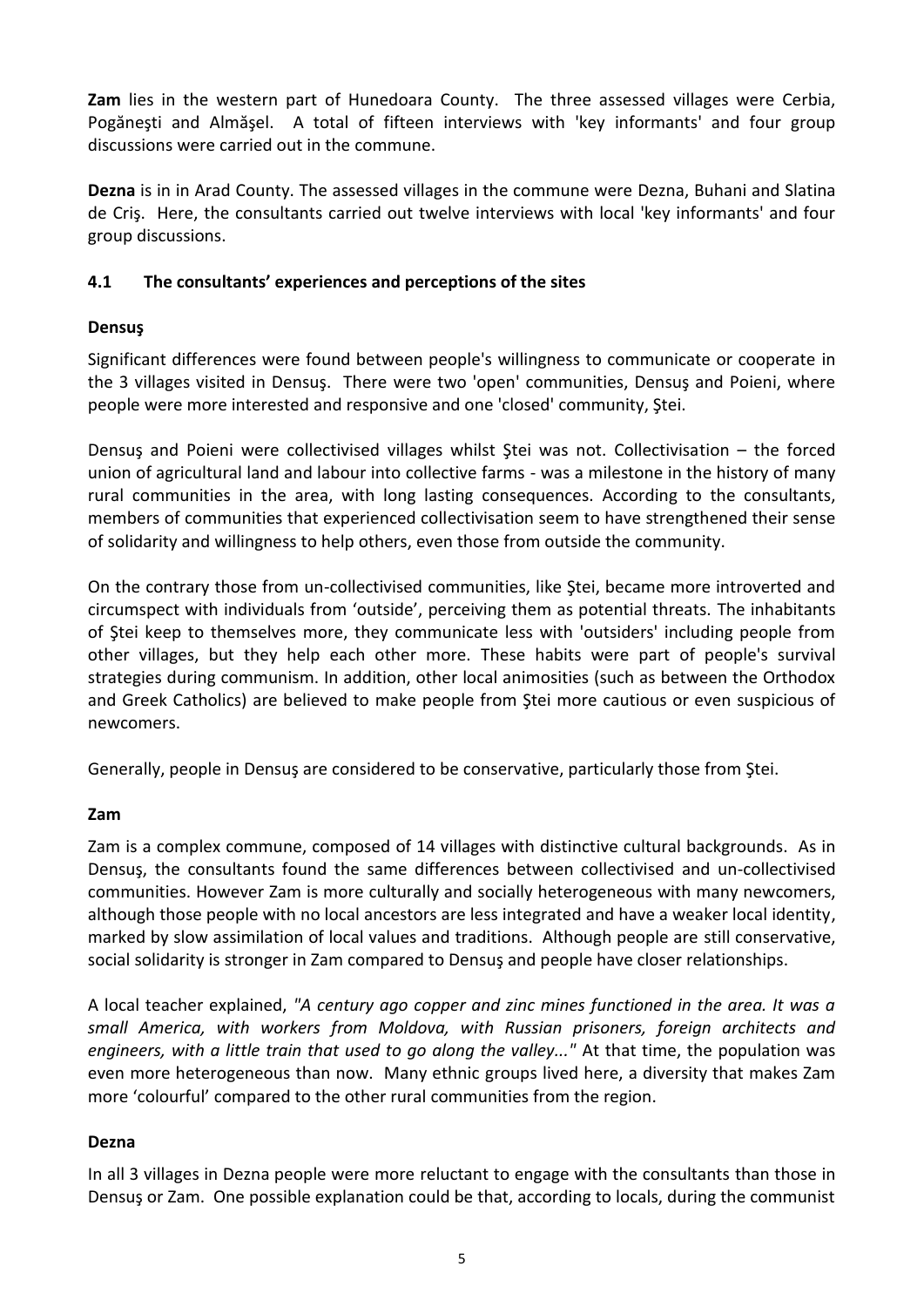period the area was strictly controlled by Securitate (communist intelligence services) as a border zone. Another explanation is the bad experience local people had with a group of archaeologists who found precious relics in Dezna and left with them overnight to Bucharest. It seems that even now local people distrust newcomers.

# <span id="page-6-0"></span>**4.2 Commune profiles**

The following profiles were developed by the consultants with information collected from the General Agricultural Register (2010), supplemented with information from their discussions with both local and non-local people.

| Year of dating [A.D.]    | Densuş: 1360, Zam: 1407, Dezna: 1318.                                          |  |  |  |
|--------------------------|--------------------------------------------------------------------------------|--|--|--|
| Altitude and total area  | Densus: 381 m/ 13610 ha                                                        |  |  |  |
|                          | Zam: 243 m/ 16188 ha                                                           |  |  |  |
|                          | Dezna: 230 m/8331 ha.                                                          |  |  |  |
| Closest urban area/city  | Densuş: 18 km, Zam: 46 km, Dezna: 15 km.                                       |  |  |  |
| Population               | Densus: 1577 people, 764 households (756 owned)                                |  |  |  |
|                          | Zam: 1875 people, 782 households (781 owned)                                   |  |  |  |
|                          | Dezna: 1198 people, 586 households (572 owned)                                 |  |  |  |
| Number of units/villages | Densuş: 7, Zam: 14, Dezna: 5.                                                  |  |  |  |
| Ethnic and religious     | Densus: Romanian (97,85%), Hungarian, German, Other (1,65%).                   |  |  |  |
| groups                   | Orthodox (82,43%), Roman Catholic, Greek Catholic (3,94%), Protestant,         |  |  |  |
|                          | Baptist (1,61%), Pentecostal (11,48%), Adventist of Seventh Day.               |  |  |  |
|                          | Zam: Romanian (94,08%), Hungarian (0,5%), Roma, Ukrainian (1%), Slovak,        |  |  |  |
|                          | Other (4,16%).                                                                 |  |  |  |
|                          | Orthodox (90,5%), Roman Catholic (1%), Protestant, Baptist, Pentecostal (4,4), |  |  |  |
|                          | Adventist of Seventh Day, Undeclared or Without Religion (1%) and Other.       |  |  |  |
|                          | Dezna: Romanian (97,91), Hungarian, Other (1,83%).                             |  |  |  |
|                          | Orthodox (83,88%), Baptist (9,35%) and Pentecostal (4,92%) and Other.          |  |  |  |
| Local institutions and   | Densus: Local government offices, public library, the Forest District, the     |  |  |  |
| organisations            | hunting ground, three kindergartens and four schools, churches of various      |  |  |  |
|                          | denominations, an information centre (recently established but still unused),  |  |  |  |
|                          | an active NGO involved in local environmental projects (Dor de Hateg).         |  |  |  |
|                          | Zam: Local government offices, gendarmerie, public library, hunting ground,    |  |  |  |
|                          | churches of different denominations (some old, wood churches with unique       |  |  |  |
|                          | architecture), three kindergarten, four schools, local hunters' association,   |  |  |  |
|                          | Deva Credit Cooperative.                                                       |  |  |  |
|                          | Dezna: Government offices, churches, public library, one school and one        |  |  |  |
|                          | kindergarten, an information centre, one camping place.                        |  |  |  |
| Infrastructure and       | All three communes have electricity and water supply. People use gas bottles   |  |  |  |
| services                 | for cooking and wood for heating. There are about ten shops and kiosks in      |  |  |  |
|                          | the three communes. Each commune has veterinary services. In the three         |  |  |  |
|                          | communes there are more than 400 tractors (Densuş: 124 + Zam: 81 + Dezna:      |  |  |  |
|                          | 207), 80 cultivators (22 + 10 + 48), 142 harvesters (27 +7 +108).              |  |  |  |
|                          | Densus. Access roads to the three assessed villages are good, but public       |  |  |  |
|                          | transportation doesn't exist anymore. Those who have no car are obliged to     |  |  |  |
|                          | hitchhike, ride a bike or walk. More than 75% of the population has access to  |  |  |  |
|                          | telephony and Internet.                                                        |  |  |  |
|                          | Zam. The infrastructure is weak and some villages are isolated. The commune    |  |  |  |
|                          | has no sanitation. Public transportation doesn't exist anymore in Pogănești,   |  |  |  |
|                          | Cerbia and Almășel. In the commune there is a psychiatric rehabilitation       |  |  |  |

**Table 1: Profiles of Densuş, Zam and Dezna communes**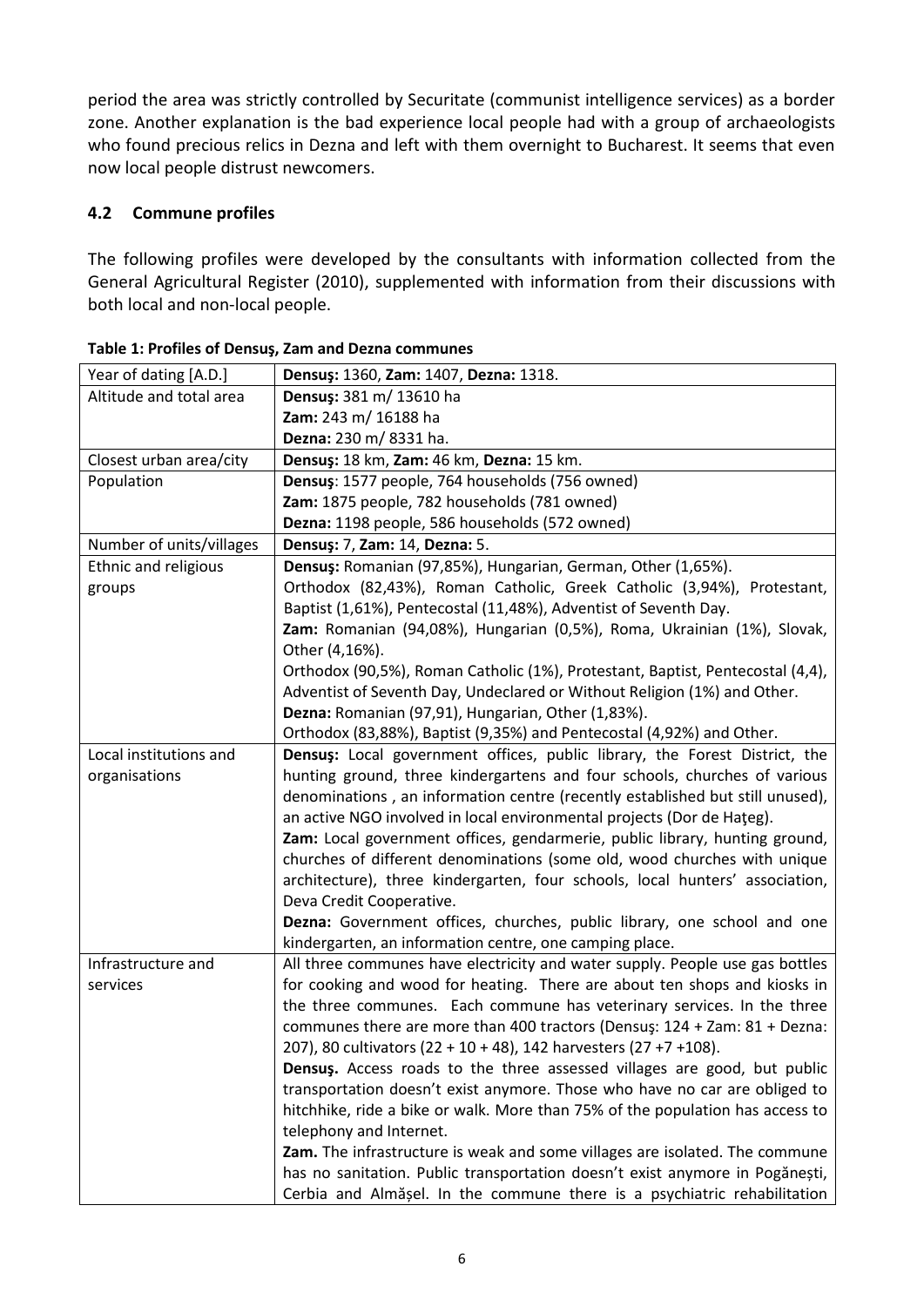| centre, which is well known in the region.<br>Dezna. There are sewers and there is wastewater treatment. Between 1975<br>and 1980, a few flats were constructed in the centre of Dezna for the<br>specialists who were assigned to the commune. All apartments were sold<br>after 1990. There is also a psychomotor recovery hospital well known in the<br>area.                                                                                                                                                                                                                                                                                                                                                                                                                                                                                                                                                                                                                                                                                                                               |
|------------------------------------------------------------------------------------------------------------------------------------------------------------------------------------------------------------------------------------------------------------------------------------------------------------------------------------------------------------------------------------------------------------------------------------------------------------------------------------------------------------------------------------------------------------------------------------------------------------------------------------------------------------------------------------------------------------------------------------------------------------------------------------------------------------------------------------------------------------------------------------------------------------------------------------------------------------------------------------------------------------------------------------------------------------------------------------------------|
| Densus: The main natural resources are forests (provide wood, berries,<br>mushrooms, rosehip, medicinal plants), meadows (for hay), house gardens<br>(for vegetables and fruits) and land (for cereal and potatoes).<br>Zam: On hill areas there are pastures and beech, oak and hornbeam forests.<br>Plum tree orchards and predominant crops are wheat, corn and barley. There<br>is also bamboo (probably one of the rare places in Romania where it grows<br>naturally) and truffles (1kilo = 50-100 euro). Wild animals in the area include<br>deer (high number), pheasants, foxes, rabbits, boars, mountain jays, squirrels,<br>dormice. The place is also rich in snails.<br><b>Dezna:</b> The main natural resource in the area is the forest (highly exploited),<br>predominantly beech and oak. After the WWII conifers were planted (larch<br>and Douglas fir). There are also linden, cherry and maple trees. Less than 10%<br>is cultivable land, the rest of it being forest. The place is known for its old and                                                                |
| tall apple trees (exported in the past to Vienna) and is rich in medicinal plants.<br>Fauna of the area includes wild boars, foxes, deer, wolves, squirrels,<br>pheasants, rabbits, wildcats, lynxes, martens, bears, grouse, crows, hawks.<br>There are also thermal springs in Dezna and on the Zugău Valley. There are<br>copper, zinc, lead deposits, but the main extraction is of iron.                                                                                                                                                                                                                                                                                                                                                                                                                                                                                                                                                                                                                                                                                                  |
| Densuş<br>Main activities: farming (poultry, cattle and pigs breeding), production of<br>agricultural goods and plum brandy (both mainly for home consumption),<br>logging.<br>Side Activities: trade, small maintenance workshops built around the house<br>(construction, welding, carpentry, metalwork), cultivating fruit trees (apple,<br>plum, pear, walnut), bakery, (cultural) tourism, beekeeping. There are some<br>public servants (work at the City Hall, school and public library) and a small<br>number of people who own a small business locally or in one of the nearby<br>towns.<br>Zam<br>Main activities: livestock (poultry, pigs, cattle, rabbits), wood processing,<br>health (at a Psychiatric Rehabilitation Centre), lime and stone quarry, tourism,<br>beekeeping (700 hives, producing mainly acacia, linden and mountain flowers<br>honey), grapevines. There is also some horse breeding.<br>Dezna<br>Main activities: farming (poultry, pigs and cattle breeding), wood processing,<br>marble exploitation, medical assistance, commerce, tourism, beekeeping. |
|                                                                                                                                                                                                                                                                                                                                                                                                                                                                                                                                                                                                                                                                                                                                                                                                                                                                                                                                                                                                                                                                                                |

#### <span id="page-7-0"></span>**4.3 Levels of development**

The consultants' report included the following table showing the level of development of the assessed villages, drawn from a World Bank study and considering education, employment, population of working age, mobility experience of the population and housing. The scale ranges from 'villages with maximum level of development' to 'very poor villages'. Unfortunately the full scale is not included so it is not possible to judge how these villages compare with other villages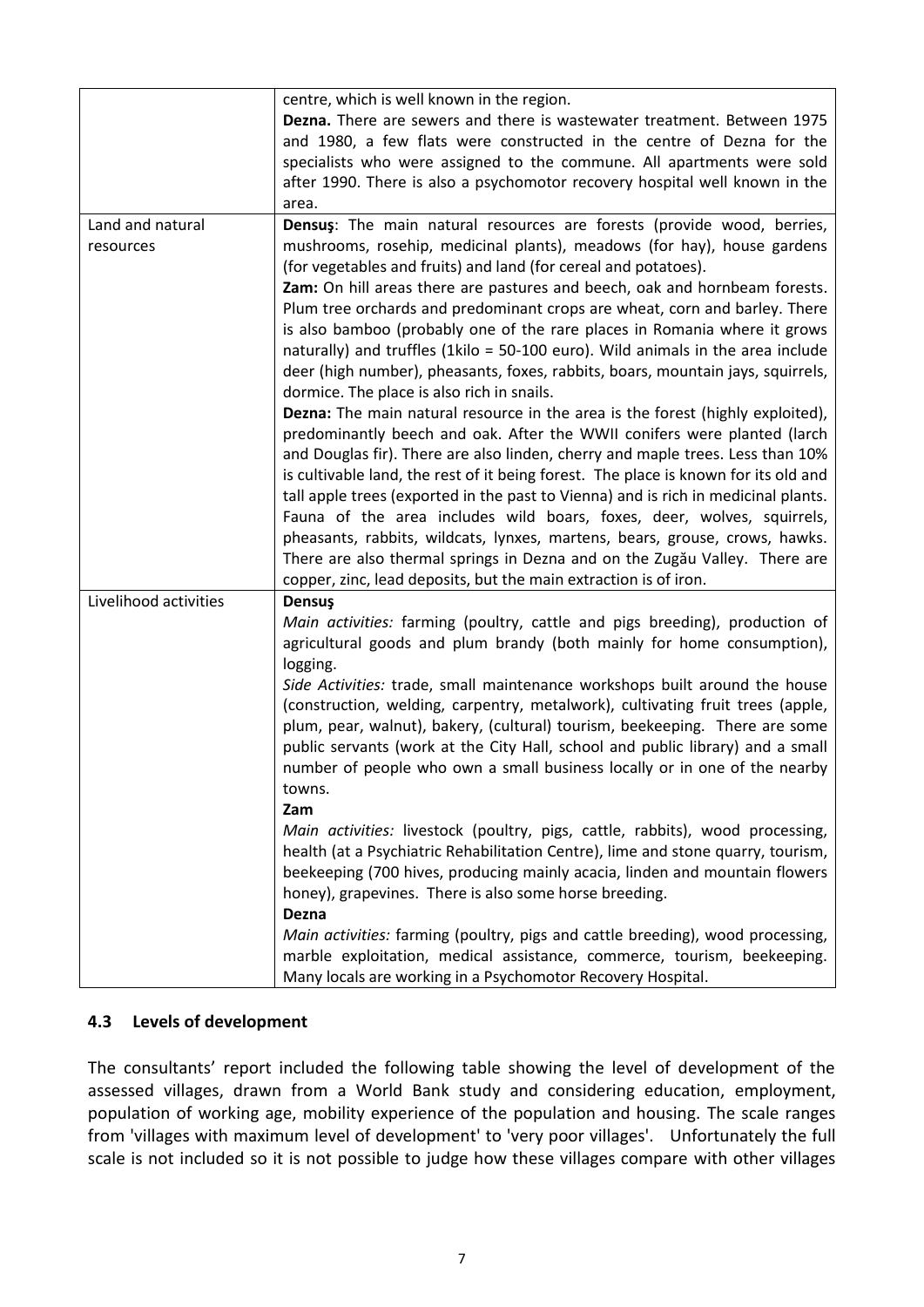both across and outside of the project area<sup>4</sup>, but the table does show that all but one of the 9 villages show a mid to low level of development

| <b>Commune</b> | <b>Village</b>  | Level of development |
|----------------|-----------------|----------------------|
| Densus         | Densus          | mid-developed        |
| Densuş         | Poieni          | undeveloped          |
| Densuş         | <b>Stei</b>     | undeveloped          |
| Zam            | Cerbia          | undeveloped          |
| Zam            | Pogănești       | undeveloped          |
| Zam            | Almășel         | undeveloped          |
| Dezna          | Dezna           | developed            |
| Dezna          | <b>Buhani</b>   | mid-developed        |
| Dezna          | Slatina de Cris | mid-developed        |
|                |                 |                      |

**Table 2: Level of development of villages in Densuş, Zam and Dezna**

According to the International Fund for Agricultural Development (IFAD), poverty holds a firm grip in rural Romania. Following the collapse of communism many industrial workers and (formerly collectivised) farmers reverted to subsistence farming but productivity and incomes remain low. Small scale subsistence farmers do not have the means to invest in equipment or technology and have limited access to capital and markets. The situation is compounded by few formal job opportunities and limited social services.<sup>5</sup>

#### <span id="page-8-0"></span>**5 Livelihood strategies**

<u>.</u>

In all three communes the main livelihood activity is farming. Even if they are commuters or work as public servants or in public health facilities (e.g. Zam and Dezna) and they have a regular income, people also do some sort of farming. Even if they are eager to sell their products on the local market, most people apparently don't have the skills, or infrastructure is lacking, or prices are low and they don't get any profit to reinvest.

Besides farming, almost each family has a small maintenance workshop built around the house to do repair work and in each commune there are local workshops specialised in welding, carpentry, metalwork and construction.

Youth generally are not interested in agriculture and they look for paid jobs in the cities or abroad, and those working abroad send money home to help their families. Incomes are small. People who worked in the Agricultural Production Cooperatives (CAP) have a pension and have better living standards than those who don't.

Shocks mentioned include wars (unspecified), accidents, drought, and floods, as well as the impacts of communism (see below). It is clear that older people have suffered some hardships. These people now tend to overproduce. According to one woman from Densuş, *"During the winter, they preserve much more goods than they need. It's because of bad memories. In the spring you can see in many households that people are dropping potatoes, onions and other goods from* 

<sup>4</sup> World Bank (2013) *Competitive Cities: Reshaping the Economic Geography of Romania.* At the time of writing the website page for this report appears to be unavailable.

<sup>5</sup> <http://www.ruralpovertyportal.org/country/home/tags/romania>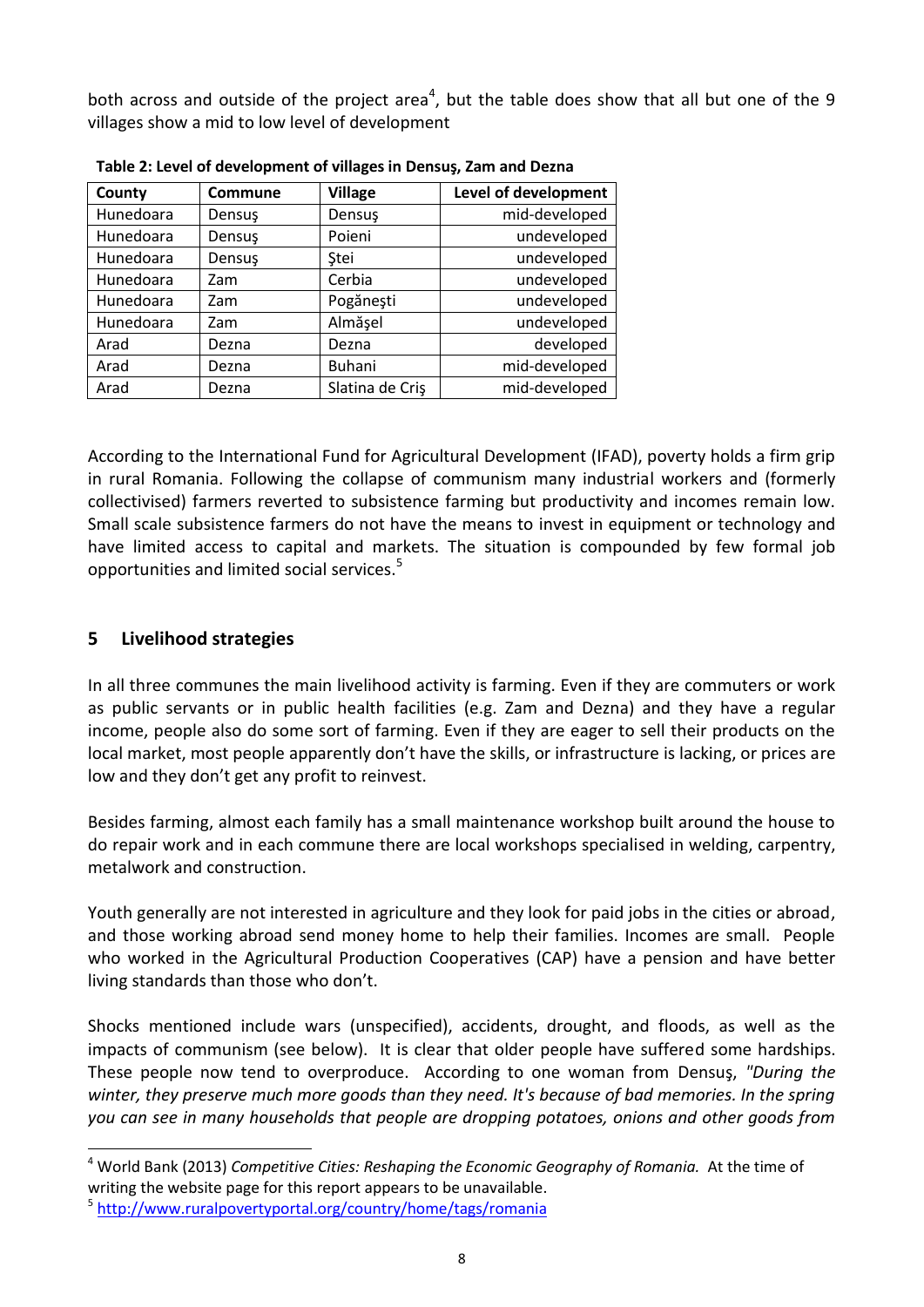*their cellar. Is the result of the hard times they live in the past. They are afraid that something very bad could anytime occur and they have to be safe."*

Another coping strategy implied in the consultant's report is alcohol consumption, mainly of plum brandy, which is high among men and apparently a constant of the last decades. *"Here, among local people from the area, Densus is more famous for the Mara wine cellar then for the stone church!"* a local man said.

Details of specific livelihood activities reported for each commune are as follows.

#### **Densuş**

The main activity here is farming (poultry, cattle and pig breeding) with some shepherding. The production of agricultural goods, including plum brandy, is mainly for home consumption. There are 785 women and 863 male who work in agriculture.

Other activities include logging, trade, small maintenance workshops (construction, welding, carpentry, metalwork), cultivating fruit trees (apple, plum, pear, walnut), bakery, (cultural) tourism, and beekeeping. In the past women worked more in and around the household, but at present roles are to some extent overlapping.

Revenues are small, even compared to the minimum wage in Romania (236 euro on July 1st, 2015). The exception may regard the inhabitants of Densuş commune who are public servants (working at the City Hall, school and public library) or the small number of people who own a small business locally or in one of the nearby towns. Many respondents consider a decent monthly income to be 1,500 lei (approx. 330 euro). Older people who have worked during the communist period in the Agricultural Production Cooperatives (CAP) now have a pension. Those who have no pension from the CAP, like those in Ştei, live on the edge of poverty.

During the communist period people in Densuş used to raise silkworms and make pumpkin and gourd oil. A sawmill was here in the 1970s and at one time iron ore was exploited in the area (- at the exit of the commune there is a valley called The Iron Valley). Shepherding was also more prevalent in the past.

#### **Zam**

In Zam, the main activities include livestock (poultry, pigs, cattle, rabbits), wood processing, health (75% of the Psychiatric Rehabilitation Centre's staff are from the commune), lime and stone quarrying, and tourism. There are 650 women and 705 men who work in agriculture.

Some people also own horses. Although important in the past, horse breeding has decreased drastically in the last two decades (from approximately 200 in 1997 to 50 horses now). Beekeeping is popular (700 hives, producing mainly acacia, linden and mountain flowers honey) and local honey is famous in the area. The production of plum brandy is a long tradition and of good quality.

People who work in the nearby urban areas are reported to live a more 'decent life' than those working in the commune. The local job market is very weak. According to one local entrepreneur *"People are more entrepreneurial here but business ethics are not a priority. When I started my business we couldn't find workers. They asked for very high salaries, plus food and alcohol. I had to*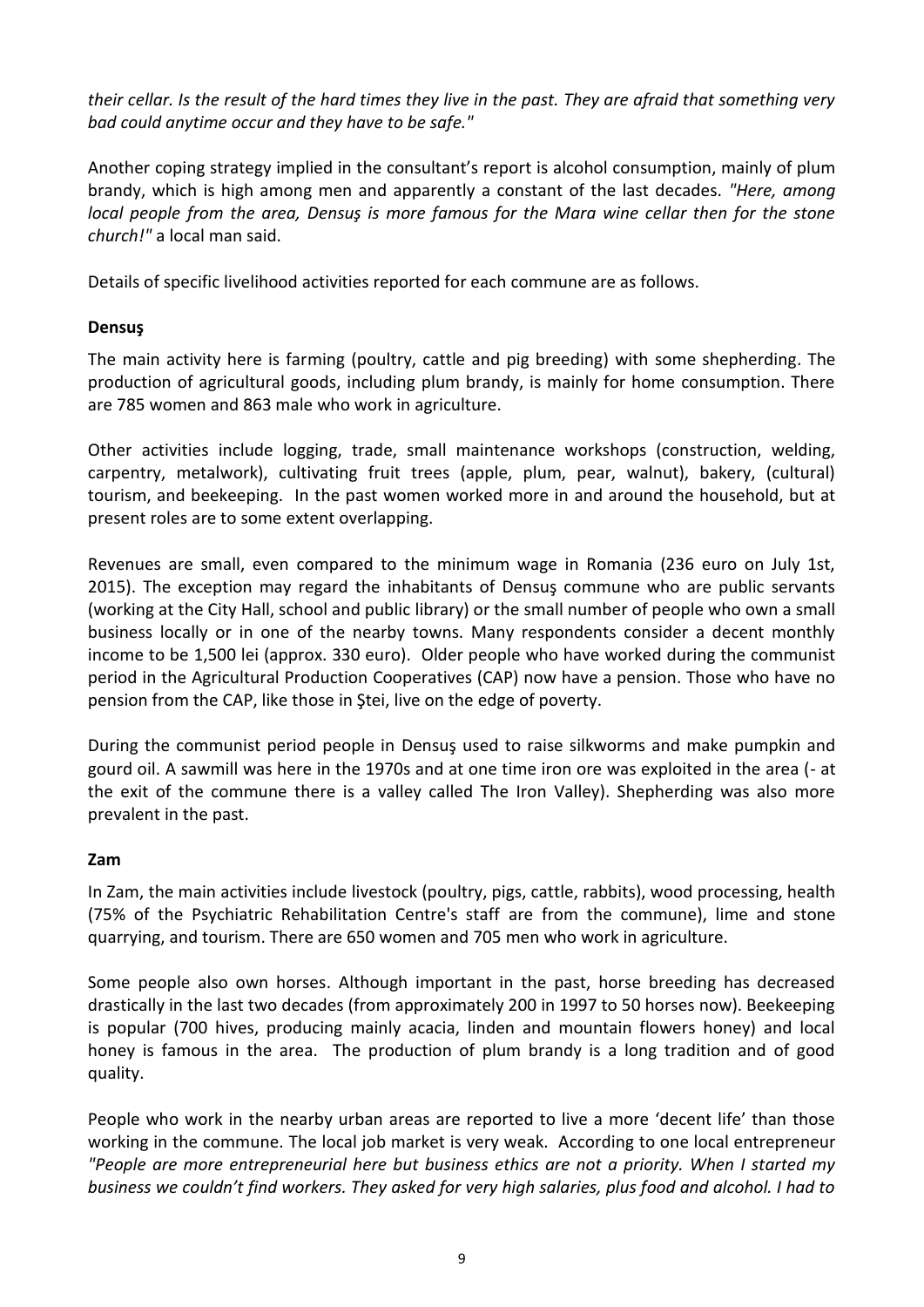*bring workers from another village."* The commune has limited infrastructure and services, for example there is no public transport, and *"People try to manage as well as they can."*

One new livelihood activity in Zam was goat breeding but people struggled to find a market for weanlings. *"From Deva to Lipova there isn't even one dairy factory and even if there was one, it would be very difficult to go and collect the milk, due to lack of personnel and access roads to the villages. The number of horses decreased as a result of tractors' use. In the next 5-6 years the number of cows will drop too. The State awards grants only to farmers who have at least three cows. We keep pigs but only for family use, because the price is down and is not worthwhile to sell them"*, said a local veterinarian.

Zam was in the past somewhat more bustling. Natural resources of the region (salt, wood, copper and iron) were exported to Vienna. A copper foundry and an iron mine were located in Zam, operated by foreign workers. A rail road made by World War I Russian prisoners connected the mine to the village. Zam was also a former custom point during the Principality of Transylvania and a harbour on the Mureş River. It was a wood and salt trade centre, the two products being exported.

#### **Dezna**

<u>.</u>

Here, the main activities include farming (poultry, pigs and cattle breeding), wood processing, marble exploitation, medical assistance, commerce, tourism, and beekeeping (350 bee families). There are 498 women and 591 men who work in agriculture.

There are at least six sawmills and a wood reception centre in the commune. Many locals are working in the Psychomotor Recovery Hospital, known both in Romania and abroad. Dezna commune has a stud with award winning race horses, a successful project belonging to a businessman from Arad who is a former resident. In the past, many people used to make wine for sale but whilst wine production still exists it is mostly for home consumption. Dezna was formerly a site of iron mining but a train line built for this purpose was shut in 1968 leading to the disappearance of a number of villages (Răschirata, Zugău and Grajduri).

# <span id="page-10-0"></span>**6 Cultural values and connections to nature**

For the purposes of this report, cultural values are understood to be the cultural perspectives, understandings and beliefs that give importance to an aspect or product of nature that individuals of societies recognise as a benefit and hold to be important.<sup>6</sup>

According to Infield et al (2015), *"Culture, associated values and their connections to ecosystems and nature are complex and can be hard to describe, define or even think about, presenting*  challenges for their assessment"<sup>7</sup>. This has certainly proved to be so in this case. The report submitted by the consultants does not clearly identify or articulate the cultural values that connect people to nature in the assessment sites. There are a number of values specifically mentioned in the report, but there is no elaboration or explanation of these, as per the following extracts.

<sup>6</sup> Infield, M, Morse-Jones, S and Anthem, H (2015) *Guidance for the Rapid Assessment of Cultural Ecosystem Services [http://www.fauna-flora.org/wp-content/uploads/grace\\_report\\_final.pdf](http://www.fauna-flora.org/wp-content/uploads/grace_report_final.pdf)*  $<sup>7</sup>$  Ibid.</sup>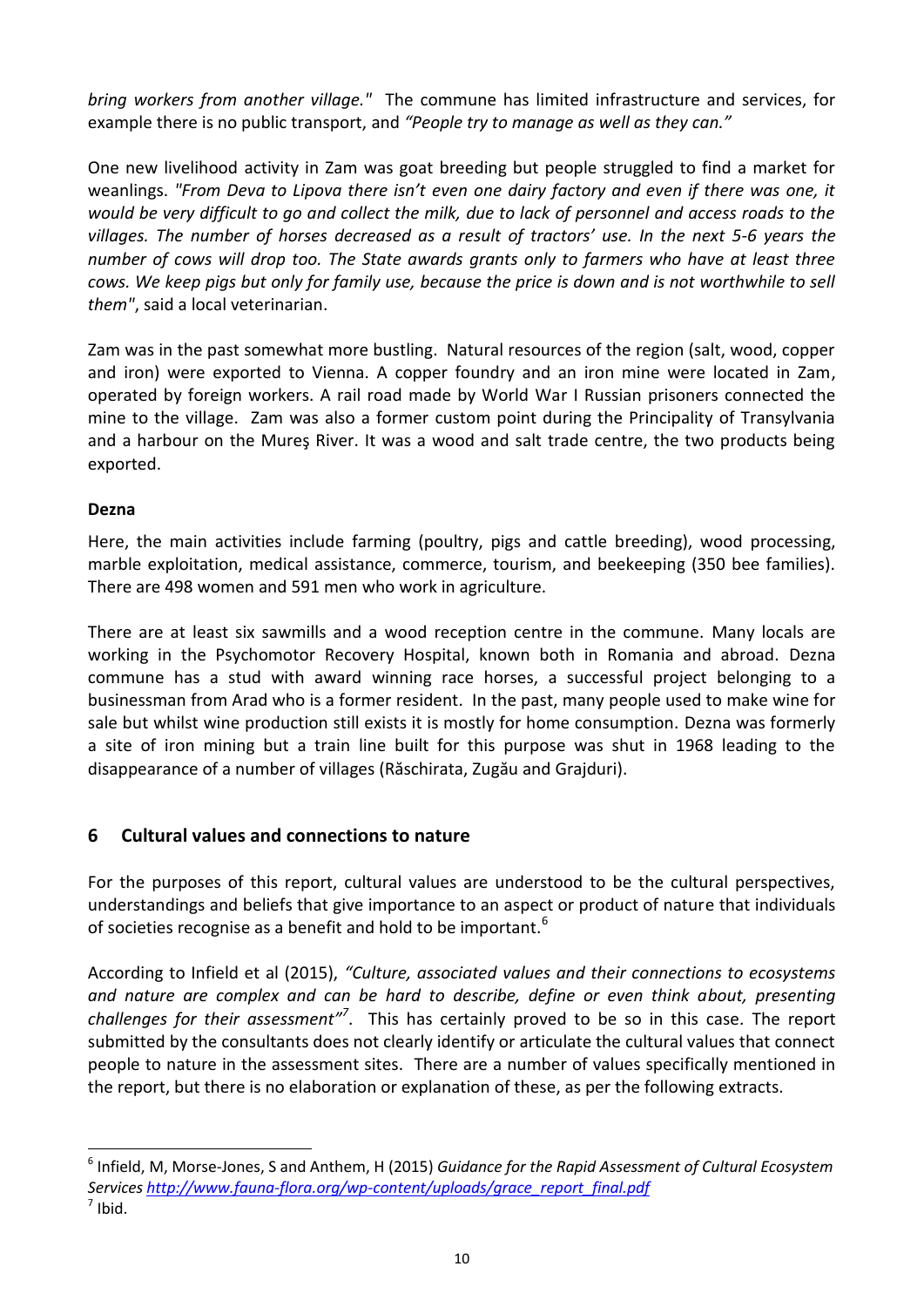- The main values attached to nature by women and men of Dezna are freshness and wealth (a variety of good quality fruits, primarily apples, hot springs and iron deposits).
- In Zam, silence, charm and purity are the main values attached by locals to their natural environment.
- The most commonly associated value to nature by local people interviewed in Densuş is richness.

It is clear that the way in which men and women in the three communes connect to nature has weakened considerably over recent decades, and the identification and articulation of cultural values or benefits associated with nature was challenging. However the assessment did result in a considerable amount of qualitative data which is of great interest and relevance to the project. The consultants organised their data by commune but did not categorise it in any way. The following information has been gleaned from a review of the information presented by the consultants and subsequently categorised i.e. organised by theme.

It must be noted that cultural values, and the cultural benefits associated with nature, may be closely linked and there is a great deal of overlap between some of the categories. In cultural ecosystem services terms, they are experienced 'bundled' together<sup>8</sup>. It is thus not possible or appropriate to place firm boundaries between the following categories, and overlap between them must be appreciated.

#### <span id="page-11-0"></span>**6.1 Spiritual/religious**

Many religions attach spiritual and religious values to nature. Specific sites, features, species and practices can provide spiritual or religious benefits<sup>9</sup>.

Although the main religion in the communes is Orthodoxy there is no mention of practices or beliefs associated with nature or of any particularly important natural sites. Locals in Dezna have noticed that the discourse of Protestants is nature related. According to a teacher, *"The new protestant denominations have a better offer, which promotes closeness to nature and attracts young people. They know how to communicate and involve the young."* Other than this, none of the respondents appeared to identify any religious or spiritual connections with nature.

The following example of parables on human-nature relation is quoted from a local Baptist church service, again in Dezna. *"There are four kinds of soils which can be compared to people: Hard, in which one cannot dig to plant seeds (people with stone-heart, which can barely be attracted to faith); Glassy, with a thin, very hard rock beneath it (people who might be convinced, but is very challenging); Fallow, full of thistles (people who come to church, but they don't have faith); Fruitful (people who hear the word of God, understand it and bear fruits of it)."*

#### <span id="page-11-1"></span>**6.2 Use**

Use values are often associated with economic benefits but often there are also cultural values associated with resource use. For example, the activity of hunting can bring economic reward to the hunter but may also be a traditional cultural practice as well as providing social and

-

 $8$  Ibid.

<sup>&</sup>lt;sup>9</sup> Ibid.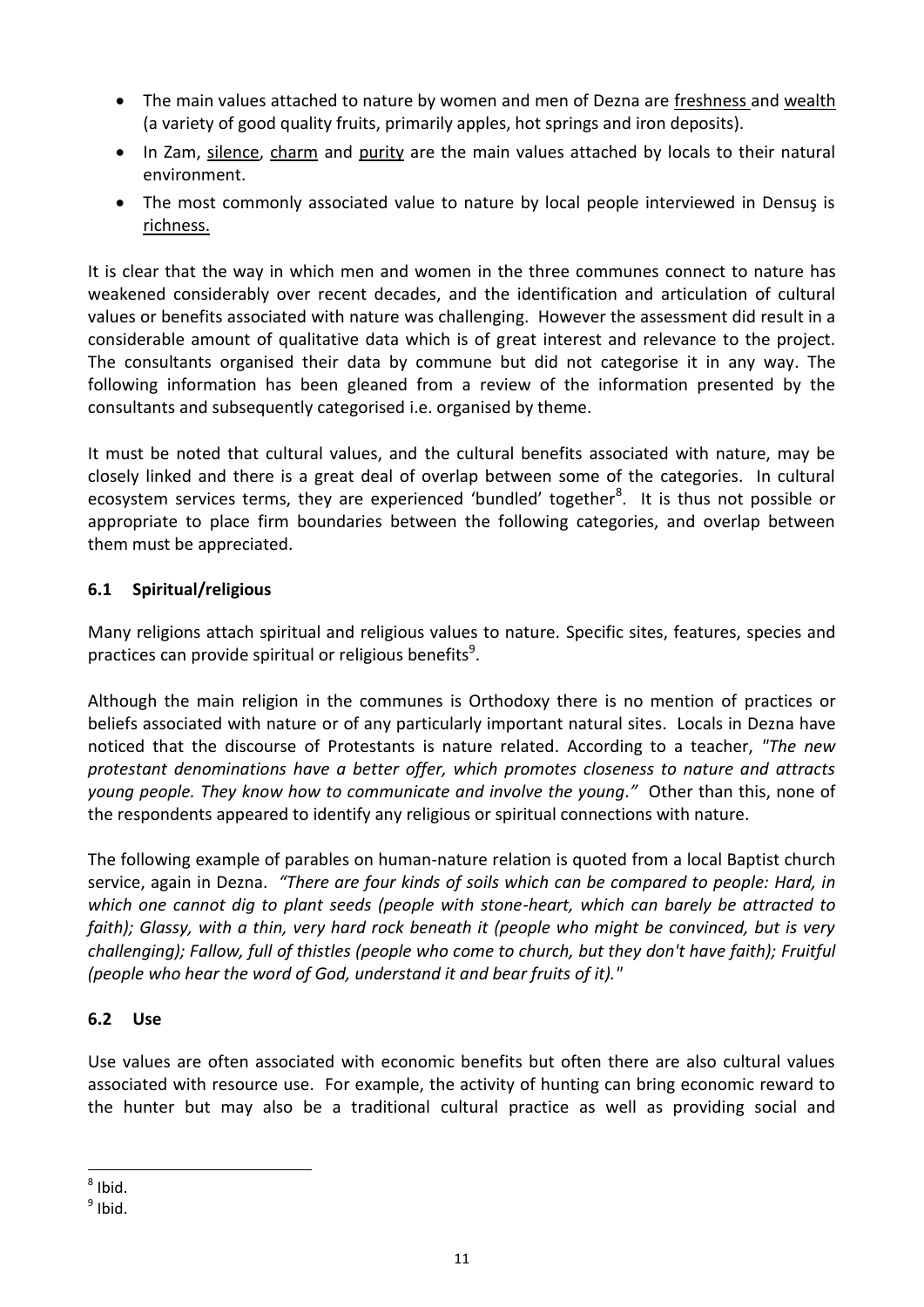recreational benefits. In ecosystem services terms, it can be difficult to separate cultural ecosystem services from provisioning services.

As noted above, many traditional livelihood activities are no longer carried out or are changing, so the cultural values associated with the use of natural resources must also have changed. In Dezna, and presumably other communes, activities popular before WWII and which almost disappeared during communism or after it, include those of shoemakers, tailors, carpenters, blacksmiths, furriers (a very profitable job then), wheelwrights, stonemasons, foresters. Another activity widespread among the people in the region was the collection, storage and use of medicinal herbs. Locals learned from their elders how to collect and preserve healing herbs and many still prepare herbal medicines for their family use. Medicinal herbs collected in Dezna are also used for health treatments in Moneasa spa.

The consultants found that the most commonly associated value ascribed to nature by local people in Densuş is richness, although what is understood by this is not explained. The report refers to a popular Romanian proverb which states that the country is rich and beautiful but unfortunately inhabited. According to the consultants Densuş is indeed a rich and attractive place but lacks solutions to exploit its natural abundance to the benefit of the community. It is seen to have great potential for development, but know-how and investment is missing. The cultural aspects of the use value or richness of nature are not clear – the emphasis here seems to be on productivity for economic gain rather than the fulfilment of cultural practices or an aesthetic appreciation of nature, although this may be the consultants own interpretation of 'richness'.

#### <span id="page-12-0"></span>**6.3 Lifestyle**

As noted above, the values or benefits associated with or provided by nature and ecosystems can be 'bundled' and it can be challenging to identify and assess them. It is clear that many traditional and even current livelihood activities within these communities take place in nature or make use of natural resources, and many of these will have been as much a 'way of life' as a means of making a living. The report mentions traditional cuisine, as well as jam and plum brandy produced primarily for subsistence use. All of these dishes or products are likely to be culturally significant.

One craft that was wide spread in Zam, for example, but has now disappeared is hemp processing. People used to cultivate hemp and manually do all the processing from planting, harvesting, scathing, spinning, dying to weaving and making cloth. Since the 1960s/1970s people have preferred to buy cotton and linen from the store instead of making hemp cloth at home. According to local women clothes made from hemp fabric were very heavy to wear compared to other materials and they now prefer clothes made from other natural or even synthetic fibres.

#### <span id="page-12-1"></span>**6.4 Place/identity/heritage**

It is clear that older people in particular feel a strong sense of place and heritage, and possibly a sense of identity associated with these, although these values are not articulated clearly in the reports.

Young people spend less time in and around nature and apparently show little interest in preserving local cultural heritage and traditions, including those related to nature. Their identity with the villages and communes in which they were born and/or raised, and their 'sense of place', as well as other forms of connection to nature, are different or weaker than that of older people.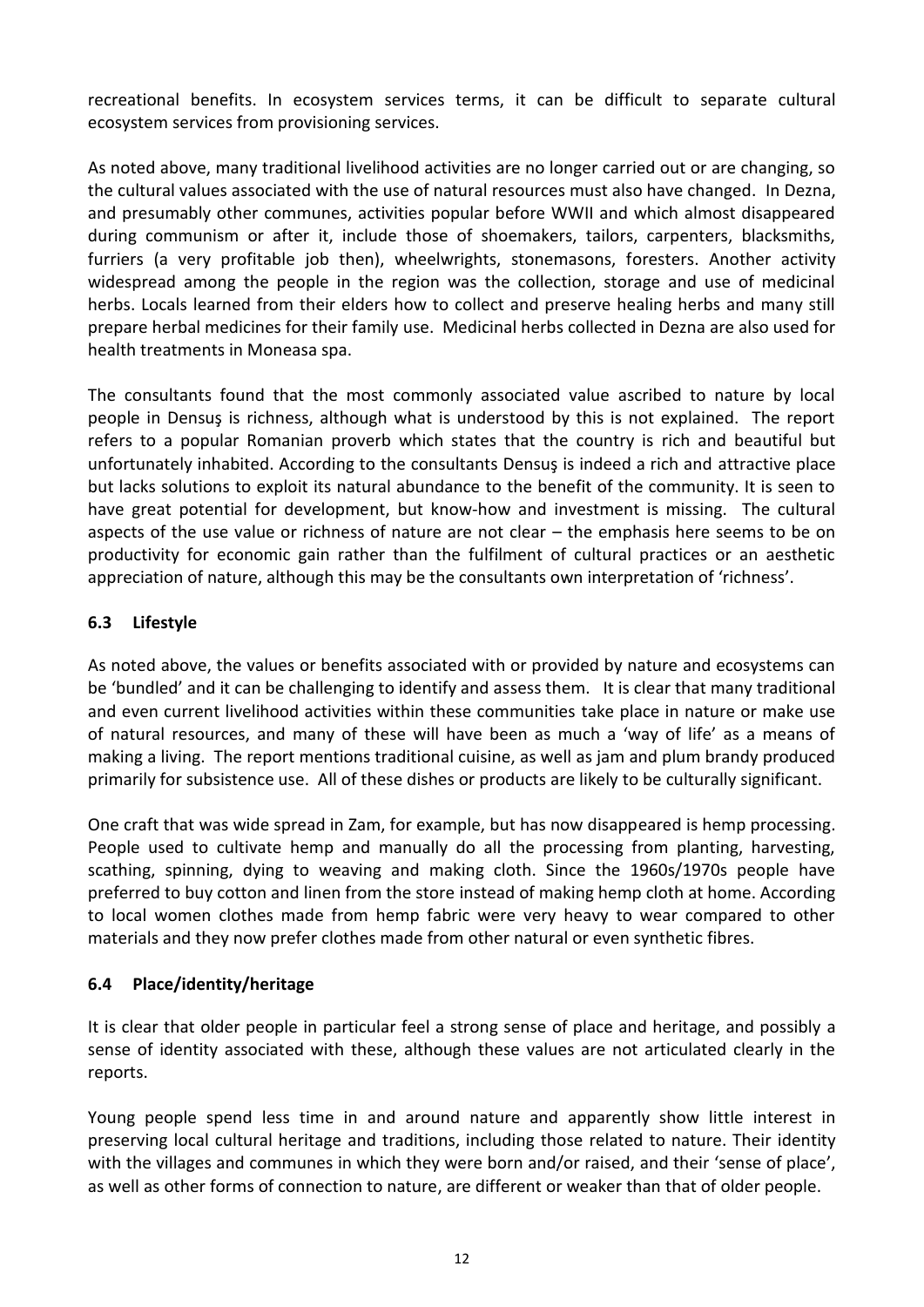#### <span id="page-13-0"></span>**6.5 Aesthetic**

People may value nature for aesthetic reasons, gaining pleasure from its beauty or benefiting from feeling, seeing, hearing, feeling, smelling and touching nature.

According to a local resident of Zam, *"People who come here never leave the place. They enjoy the charm of the landscape. There is a local saying: if you drink water from Zam [river], you remain here and do not leave anymore."* In Zam, silence, charm and purity are reported as the main values attached by locals to their natural environment. They are said to love the nature and the landscapes of the place, but there are few natural areas which have a religious, spiritual or historical value. It is thus assumed that the benefits or values being expressed here are aesthetic; that pleasure is associated with Zam's natural beauty.

#### <span id="page-13-1"></span>**6.6 Health**

A number of respondents indicated that being close to nature contributes to good physical and mental health. According to a local man in Densuş, *"A good relationship with nature makes people live longer: many of the locals are over 80 years old. There is no cancer among the older generation and this is because we live close to nature. Children grow up nowadays with antibiotics, fake juices and junk food. We live better lives now than in communism, but I do not know what they do to food nowadays, because everyone is ill. They are sick because of the food and because of the air."*

Because of their closeness to nature people from Zam are perceived to feel healthier than those from the cities. *"People used to live up to 80 years and more, because they lived within nature. They used to make hay, work in the woods…."* However, these connections are seen to be loosening. In the past, people respected the natural rhythms, like day and night or the seasons. *"Our grandparents did not commute, had no stress, worked only here in the village and they didn't have deadlines. They would work more, but at a slower pace. Sometimes they would even forget the date. They knew which days were celebrated holidays without checking the calendar. They could read the signs of heaven and know the time according to the rooster's singing. But now, even the rooster doesn't sing as he used to, at five a.m. sharp, but at half past four!"* said a villager.

#### <span id="page-13-2"></span>**6.7 Recreation**

Opportunities for recreational activities valued by both locals and tourists can be provided by nature. All 3 communes are said to have touristic potential, particularly Densuş and Zam. However, lack of marketing means that they have maintained their anonymity. There are few hostels in the area, although there is a lot of traffic and interesting places tourists might visit (and potentially bring trade to the local farmers and shopkeepers). People stop in Zam either on their way home (Romanians who live in the South and Eastern region of the country and who return from Western Europe) or to admire the wild places of the region. *"Lately most tourists are from Northern Europe, such as Norwegian and Danish people"* according to a local guesthouse owner.

Dezna is assumed to be appropriate for tourism all year around, but 'touristic offer' is very poor even though Moneasa, the 'touristic pearl' of the region renowned for its health spa, is just 18 km away. Trout Valley, in the foothills of Moma Mountains, is also a local touristic attraction, with new villas built in the recent past by people from nearby cities. "Hanul cu peşte" ("The tavern with fishes"), once a famous local resort, is closed and the new Tourist Information Centre doesn't open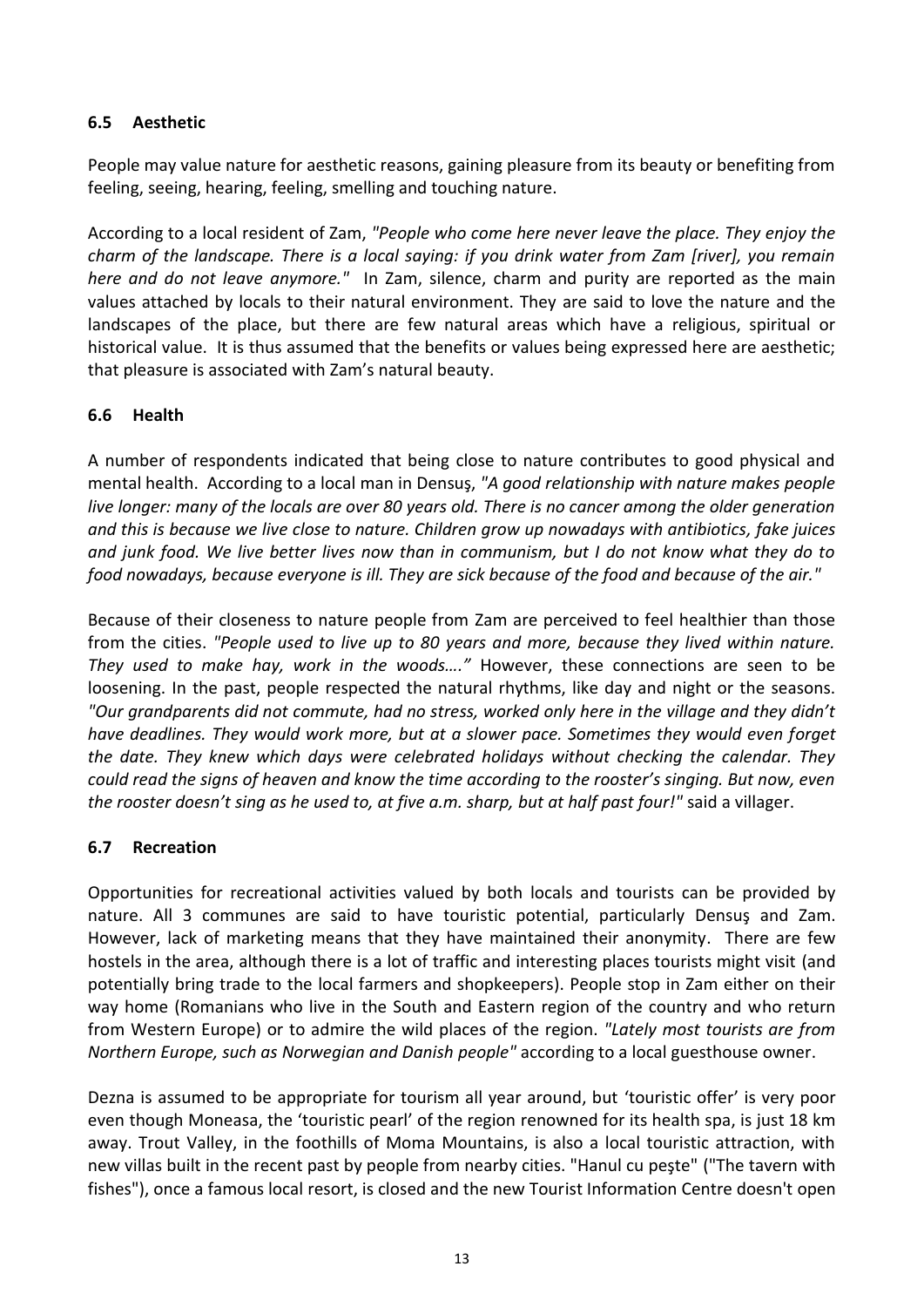anymore. Dezna is however the location for an international summer camp for young Pentecostals, with a lot of outdoor events, sports and pro-nature activities.

Whilst local residents may value nature for recreational purposes, the emphasis in the information above is on the values of non-residents. However, it is stated in the report that locals in Dezna are connected to their natural environment mostly by leisure and recreation, spending time at picnics and other outdoor events with friends and relatives. One respondent in Densuş noted that young people spend less time in nature, but when they do it is *"more for fun, leisure or entertainment, less for the nature*."

#### <span id="page-14-0"></span>**6.8 Other values**

There are other values, or benefits, provided by nature that are not apparent from the information currently available but that might be relevant to the project area. These include the following.

- **Existence values**  the sense of satisfaction and enjoyment gained from the knowledge that nature, including specific plants and animals, exists. This may be irrespective of any personal experience of them or plans to visit them. Some respondents mentioned charm, purity and freshness and older people appear to lament changes in the natural environment as well as the fact that younger people have a loser connection with nature than their generation. It may be that the very existence of nature, both within their communes and across the broader landscape, is of value to them.
- **Bequest values** valuing the fact that nature is preserved for the experience, use and enjoyment of future generations. As above, many older people noted the changing relationships with nature and appear to regret that this is the case, possibly worrying or at least wondering about the implications of this for future generations.
- **Ecological knowledge -** the opportunities provided by nature for both formal and informal learning and cognitive development, including personal enrichment through direct and indirect experience of nature and intergenerational knowledge exchange. The consultants do mention that the current time is the first time in recent history when traditional knowledge is not being transmitted to the younger generation. Whilst this point was not made in relation to ecological knowledge specifically, it will certainly apply, and many traditional practices do no doubt rely on a good knowledge of nature.

#### <span id="page-14-1"></span>**6.9 Sites, species, practices, events and beliefs that link people to nature**

#### <span id="page-14-2"></span>**6.9.1 Sites**

The assessment identified few specific sites within the landscapes of these communes with a cultural meaning or a special resonance for the surrounding community, although it is likely that they do exist.

The hillock and the swamp of Peşteana are two examples given in Densuş. The first is a knoll in the middle of the plain where local people say there is hidden treasure. The second is a natural botanical sanctuary included in The Hateg County Dinosaur Park. With an area of two hectares, the sanctuary is one of the most southern swamps with oligotrophic characteristics in Romania, which hosts the carnivorous plant *Drosera rotundifolia* (Dew of Heaven) - a pristine glacial relict.

Zam contains a 6 hectare 'Godineşti limestone' protected area, established in the year 2000. The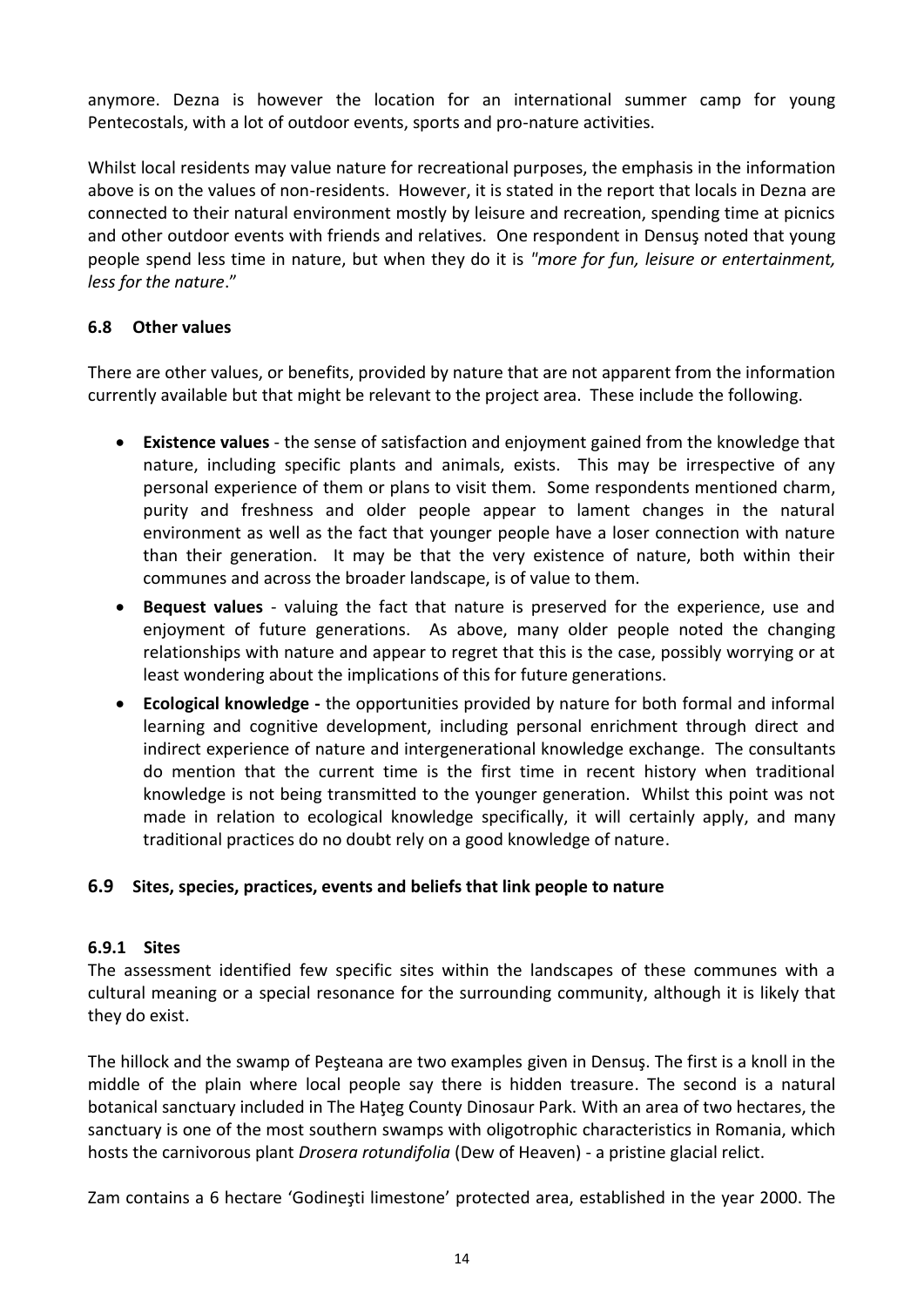Godineşti archaeological site, represented by 'The Great Cave' or 'The Upper Cave', has a specific protection status as an area used for scientific research. Zam also contains the Pojoga forest, a 20 hectare protected area that hosts a variety of tree species including the *Ruscus aculeatus* shrubs, bearing the common name of "thorn".

Horkan's two oaks are located at the outskirts of Zam. Horkan was a local Hungarian aristocrat who left Zam more than a century ago and hid his treasure under the two oak trees. The place is apparently still visited occasionally by people interested to find the treasure.

None of these natural areas or species are thought to be highly valued in the community.

All three communes also have significant man-made features of interest including a stone church and wooden churches in Densuş, László Nopcsa's castle and a ship- shaped wooden church in Zam, and in Dezna the ruins of a citadel which is said to be connected to the church and village by underground tunnels. The connections between these features and nature are not obvious, other than they are made of natural materials.

#### <span id="page-15-0"></span>**6.9.2 Species**

There is no mention of any species of flora or fauna that holds significance for people in any of the three communes. It is reported that the presence of large carnivores (wolfs, bears) is not keenly cared for but is tolerated. They are perceived and accepted as part of 'the picture' (the landscape).

#### <span id="page-15-1"></span>**6.9.3 Traditional practices**

As noted above, many traditional livelihood activities in the communes take place in or make use of nature and its resources but the report contains little evidence of any other nature based or nature related practices, ceremonies or rituals.

In Zam, in the past the most important local events and traditions related to nature were 'Cutting the Fern' and 'Chasing the Wood Evil Spirits'. The first one was a pagan celebration in which women took off their clothes and went out to cut the fern which invaded the pasture. The belief was that if a naked woman cut the plant it would never reappear in that area. Women also had an important role in driving away the bad spirits according to the tradition of "Chasing the Wood Evil Spirits". People believed that if a woman broke wood the evil spirit living inside would run away. It is not clear when these practices ceased to exist.

In Dezna, and presumably the other communes too, local traditional costumes have many motifs inspired by nature. It can also be assumed that other forms of art, including song, are inspired by nature, but there is no mention of these in the report.

#### <span id="page-15-2"></span>**6.9.4 Events and holidays**

According to the consultants there were several local customs, but most of them are rarely respected nowadays or they are now being presented in a different way, tailored to the present times. One example is Densuş Day, *"a popular celebration when those who left the commune, come back and participate in folk shows, eat traditional dishes and drink plum-brandy"* as a local woman presented it.

Nevertheless, many secular or new holidays appear to be named after or linked to natural resources, primarily produce or animals, for example, Shooting the Rooster, The Onion Calendar, The Bear Holiday and The Wolf Holiday. No details on these were provided.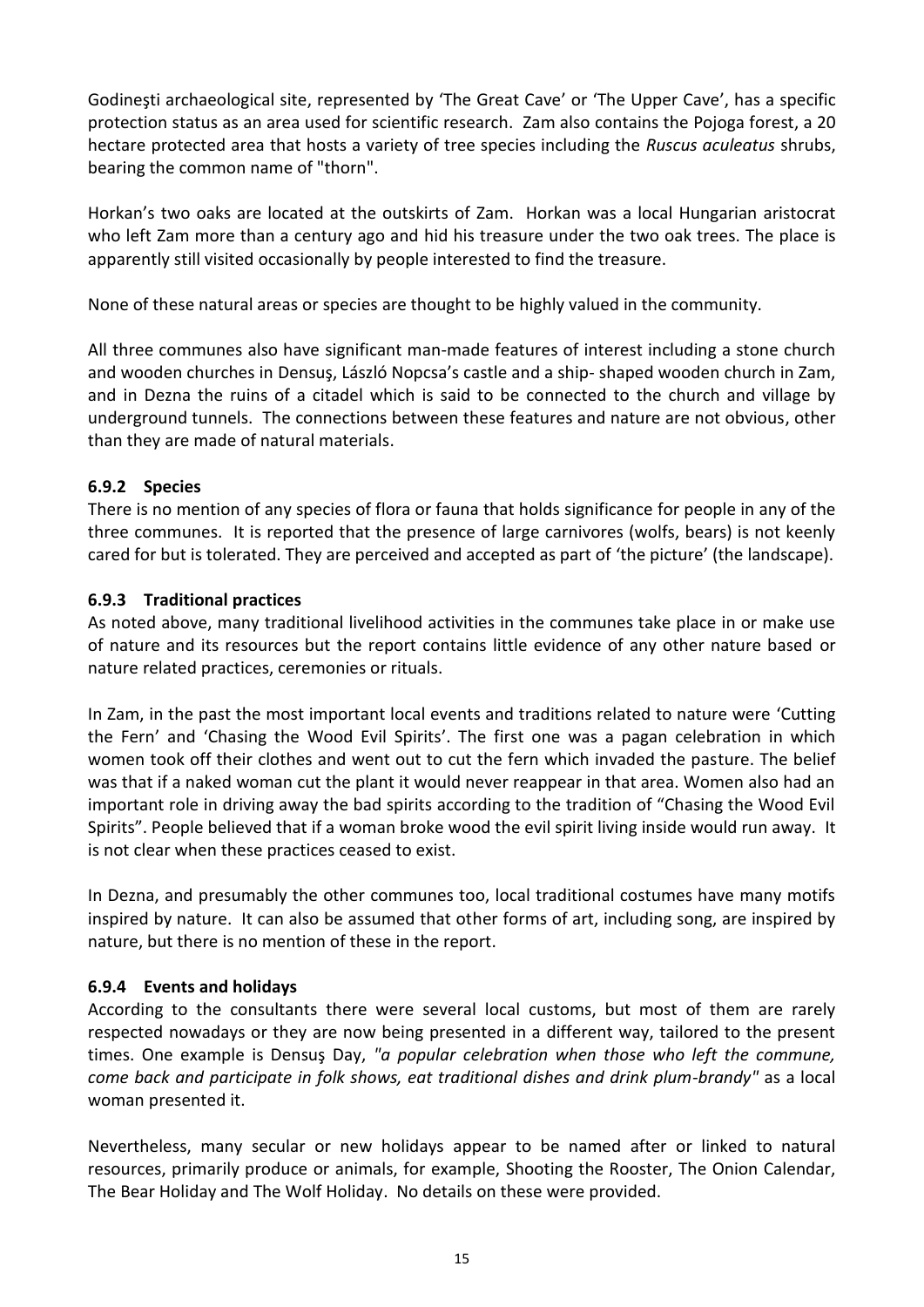In Dezna, celebrations and holidays related to nature are few. In Zam, Leuca is a celebration in which people get rid of evil and it takes place the last Sunday before Lent when people push large balls of shrubs down the hills.

#### <span id="page-16-0"></span>**6.9.5 Beliefs and sayings**

Some of the values above indicate some beliefs around nature, for example that being close to nature makes you healthier and increases your longevity. However, very few explicit beliefs or sayings are identified other than *"If you took hazelnuts from the forest, the Old Hag who lives in the forest would kidnap you!"* from a respondent in Zam. There is no further information around the context of this quote but presumably it is from the past, perhaps a tale told to children.

Zam is apparently abundant in legends related to nature and with characters that make local history rich, for example Horkan and his treasure. Presumably, these legends are of some cultural relevance to the people of Zam.

# <span id="page-16-1"></span>**7 Major changes and trends**

The most striking theme throughout the information collected by the consultants is the significant amount of change that these communities have experienced over the last half century, and especially since 1989 with the ending of Ceaușescu's communist regime. These changes have undoubtedly influenced and weakened people's connections with nature. Overall, there is a sense of decline and depression, with an increasingly ageing population and land, buildings and even whole villages being abandoned, allowing nature to recolonise. There have been many changes and trends, the majority of which are interlinked. The most significant are as follows.

#### <span id="page-16-2"></span>**7.1 Communism**

In the early years of the communist regime the collectivisation of agriculture took place. Collectivisation appears to have had 'dividing' effects in Densuş, Zam and Dezna. *"Collectivisation was a nuisance, it divided the community."* It was a crucial change in the life of affected communities and at the end of the process (1989), two distinct types of villages emerged with distinct 'mentalities': the collectivised and those who 'escaped' from collectivisation. According to the consultants, members of communities that experienced collectivisation have strengthened their sense of solidarity with each other and their openness to outsiders, whilst those from uncollectivised communities tend to keep to themselves and are more suspicious of outsiders.

Another significant process during the communist period began in 1975 when people, mainly men, started to commute to their workplaces which were located outside their rural communities, according to Nicolae Ceauşescu's policy of industrialisation. This contributed significantly to their weakened connection with nature.

#### <span id="page-16-3"></span>**7.2 Post communism**

The results of the transition from a centralised socialist economy to capitalism are said to be dysfunctional and poorly managed. The main impacts mentioned include the following.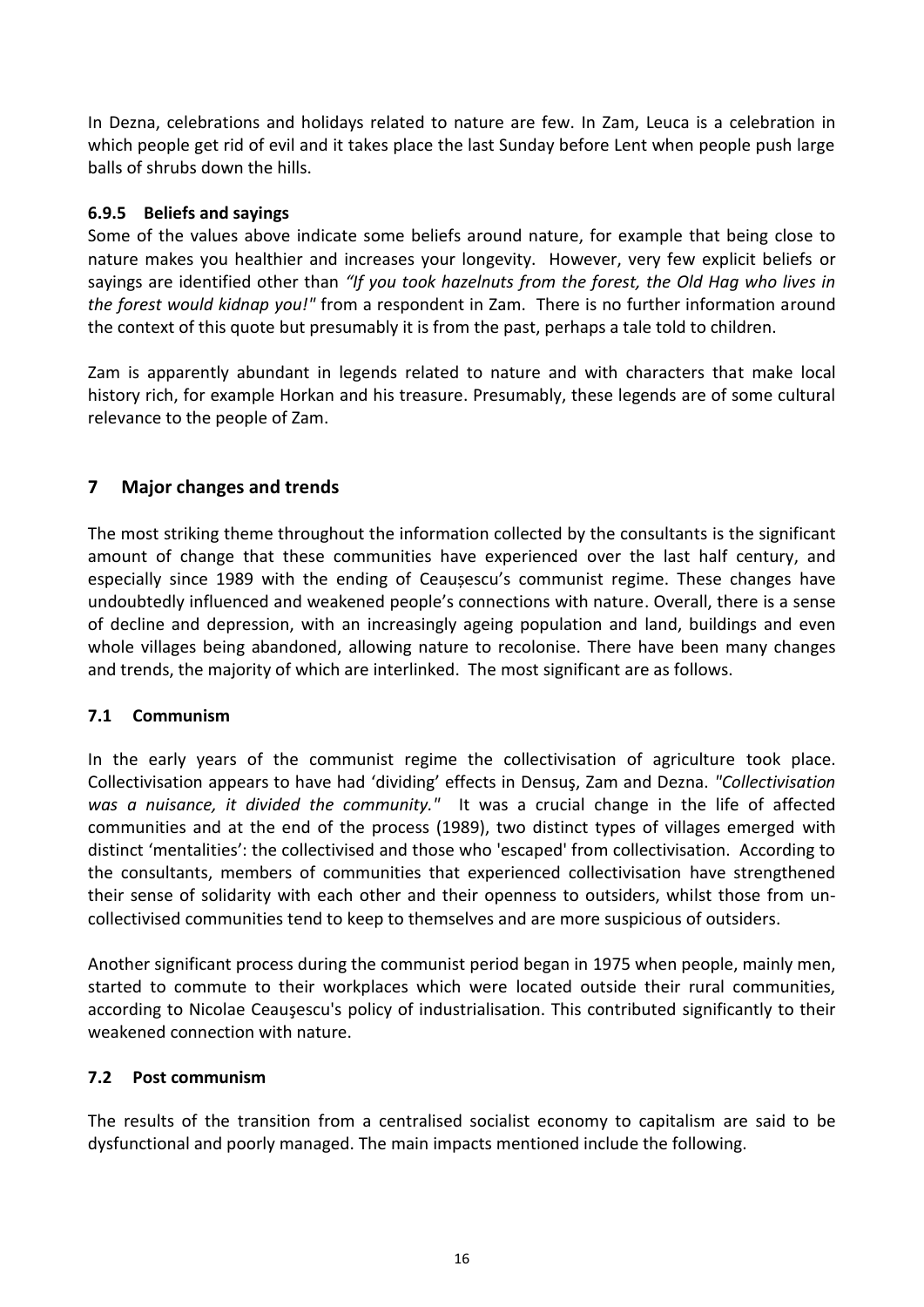#### <span id="page-17-0"></span>**7.2.1 Fewer employment opportunities**

After 1989, factories in Dezna were closed and no new ones were built and no new businesses that could have provided employment were developed. Many locals left to look for work in the construction or wood industry. This situation was replicated elsewhere. State owned enterprises were closed and people left their communities to look for jobs in other regions of Romania, or abroad. Lack of jobs is identified as the main change that people faced after the fall of communism.

#### <span id="page-17-1"></span>**7.2.2 Poor environmental management**

Many factors in the post-communist era affected nature and its management including chaotic land restitution processes, massive deforestation, a lack of pro-nature education, and changes in lifestyle. Specific impacts identified include:

#### **Increase in wild boar numbers**

The increase in the number of wild boar was mentioned frequently. During the communist regime the state was involved in regulating their numbers and they did little damage, but now many people complain of crop damage due to wild boar. This is a 'dis-benefit' or cost of living so close to nature.

The high number of wild boar is apparently an issue along the whole Mureş Valley and creates tension among people. According to a hunter *"Insurance companies know this problem, they don't insure locals and people do not receive compensations for damages because they have no insurance."*

It was reported that during the period of 1980-1985 bears would also be seen in Zam, but no further information is given.

#### **Uncontrolled hunting**

According to a hunter *"Starting from 1989, hunting has been out of control. In the past there were strict rules and very little poaching. Nowadays, there are no rules anymore."* Given the problem of wild boar, it is not entirely clear how this negatively impacts local communities (which is the context it was presented in) but presumably it is because there are 'no rules' and both community members and hunters feel they have little control. In addition, as noted below, relations between local communities and hunting associations are generally not good.

#### **Over exploitation of natural resources**

In Densuş, it was reported that natural resources are much more exploited at present than 25 years ago. According to the consultants' report the main natural resource in Dezna is the forest, but it is savagely exploited. Apart from the 'out of control' hunting mentioned above, there is no further information.

#### <span id="page-17-2"></span>**7.3 Loss of traditional crafts and skills**

The consultants refer to the almost complete disappearance of a number of traditional crafts over the last 50 years. This includes the craft of shoemakers, tailors, carpenters, blacksmiths, furriers, and wheelwrights. Also, only a few people still collect and store medicinal herbs, primarily older people who still use them for treatment. This decline in traditional crafts and associated skills is seen as an indicator of the weakened relationship between people and nature but it could also be a cause.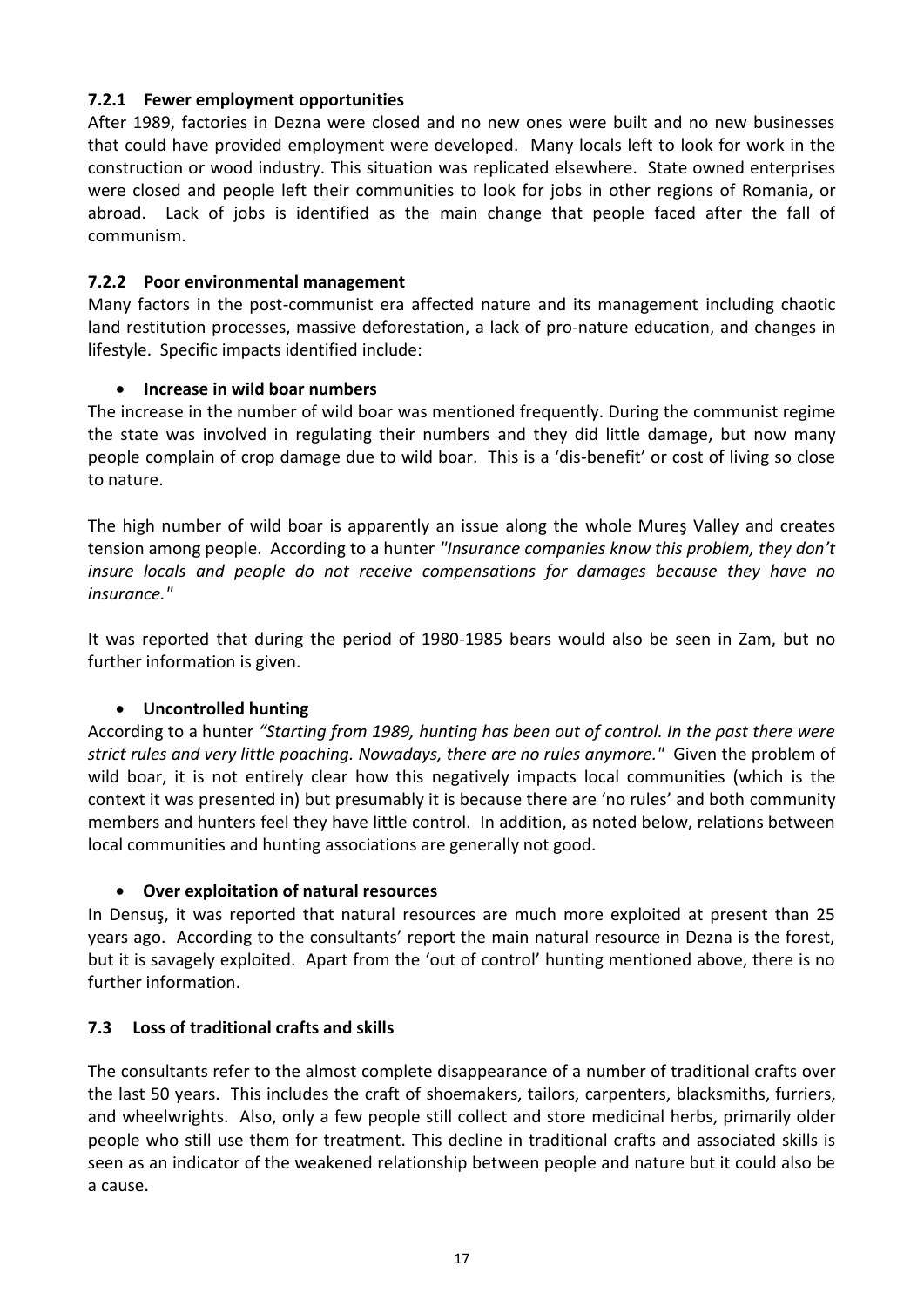In Dezna, the skilled local workforce from manufacturing and light industries (woodworking, footwear, apparel and handicraft), some of which may be linked to natural resources, are suffering from a lack of market for their products.

# <span id="page-18-0"></span>**7.4 Changing agricultural practices**

These are only a few specific references to changing agricultural practices in the consultants' report but it can be assumed that there have been widespread changes, not only due to migration out of the communities but also due to changing practices (such as increased mechanisation, increased use of artificial fertilisers, and so on) of those who are still farming.

In 1960 there were three watermills in Dezna but all of them have stopped working and are no longer operational. In the valley (also in Dezna) the Colorado beetle appeared in 1955 and herbicides started to be used on a large scale.

According to a villager in Densuş *"During the 1950s there were orchards of apple trees, plum trees and pear trees in the commune. After 1990, the villagers took out the trees and planted corn. The corn has not grown because of the soil - the region has yellow soil. Those trees could better fight diseases and were acclimated to the soil here."*

# <span id="page-18-1"></span>**7.5 Changing culinary practices**

Dezna, due to its 'multi-ethnic' past, has a diverse local cuisine which is said to be of very good quality. However, 'external' catering is a new trend that is endangering local food traditions. An old villager joked *"I also have cats, but they are no longer as they were once. Now they eat dried food from the store, they do not catch mice anymore."* The older generation tries to keep and eat traditional products, but people do not sell their products due to lack of market access.

The popularity of catering companies was also referred to in Zam. People apparently prefer to use them for events and functions instead of preparing food themselves using vegetables and meat from animals, grown and reared in their homesteads as they did in the past.

# <span id="page-18-2"></span>**7.6 Depopulation and an ageing population**

Depopulation is a major issue in all 3 communes, and particularly in Zam. Here, the birth rate is decreasing and young people are leaving the villages primarily for Banat (in the western region of Romania) to live in town where they (presumably young men) work in construction or mining. Schools in Zam are disappearing. It is reported that there will be no future generations in this place and that villages like Cerbia and Almăşel will likely disappear in the next 10-15 years.

According to a woman from Pogăneşti (Zam), *"In order to maintain local traditions, people would have to stay here. Pogăneşti is a depopulated village, where tradition cannot survive. You cannot find traditional clothing anymore. The traditional embroidered blouses are worn only in church for different ceremonies. Here are only 20 households. For a community to be viable, it should include more than one hundred households. This is a dead village that cuts off your enthusiasm. Almăşel is in the same situation: there are only ten inhabitants…. If I knew that my children would get good money selling this house after I die, maybe I'll do some construction improvement, but my son is not interested in it."*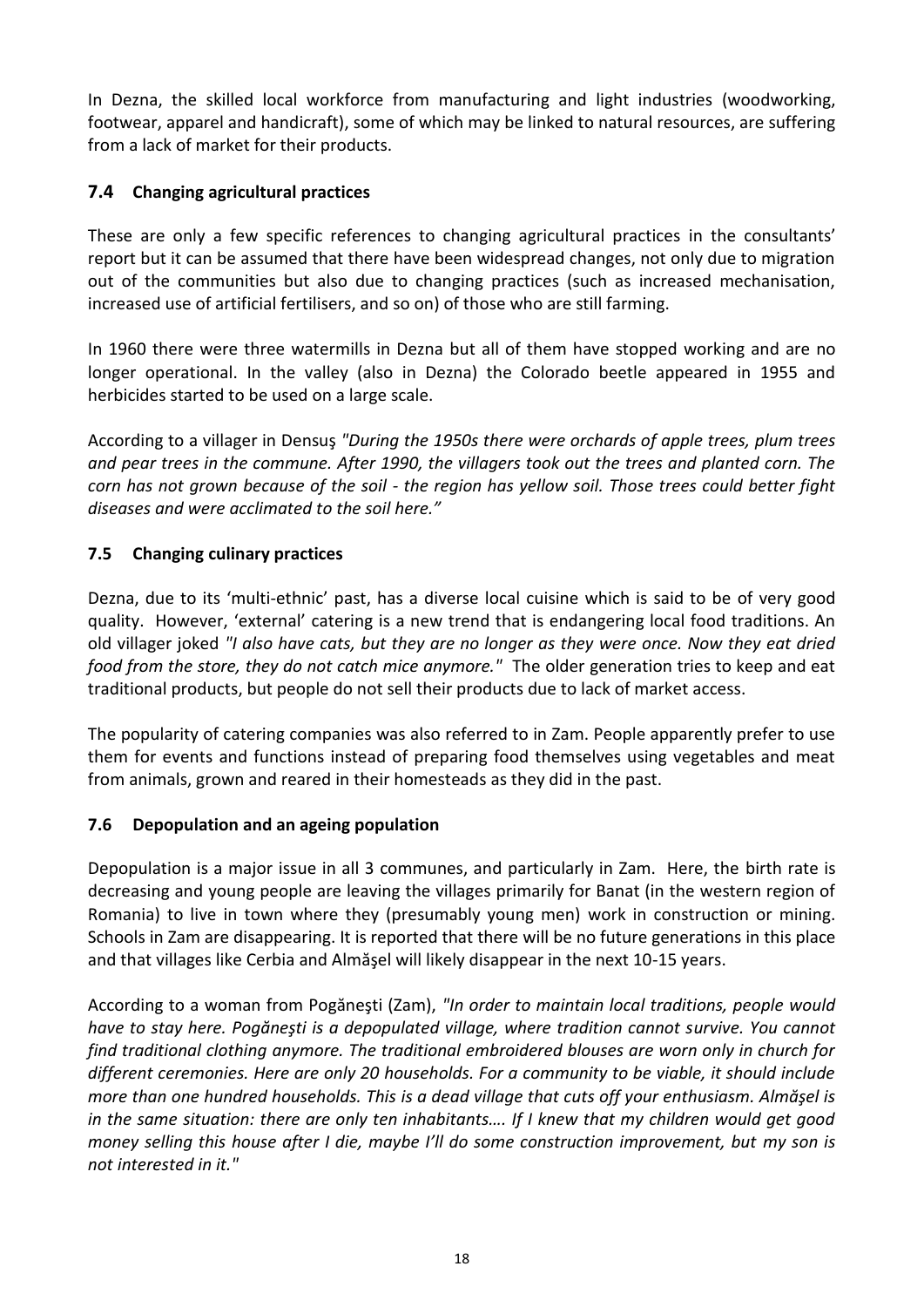According to a local leader from Densuş *"The traditional households with two or three cows will disappear. Only people who get European funds will remain here. Perhaps there will be no school in Densuş. Probably they will go to school in Hațeg, the nearby city, and there they will also buy what they need from the pharmacy or the health store like Plafar."* The population is aging, there are no marriages, and the birth rate is very low. The consultants conclude that in the long run, only Densuş village (where the public administration structure is located) is likely to survive. Ştei and Poieni will be depopulated and will likely disappear in the next one or two decades, or will be comprised mainly of vacation houses. Nature has already started to 'invade' the place.

Similarly, according to an older man in Dezna *"Only the old people remain in the villages. Look at Laz, a village where the population decreased to 20-30 people. Life for them became harder and harder. It's almost an abandoned village, socially desolate, with sad old people."* Here, the consultants anticipate that Dezna and Buhani will survive, but probably the remaining villages including Slatina de Criş will disappear. One village in the commune, Laz, is already almost deserted.

Apparently the village of Dezna is more urban like in nature, with a mostly 'urban pattern' to follow especially among the younger generation. Unemployment is low, but there are very few who work the land or breed animals traditionally. Although there is a local success story, a wellknown cattle farm owned by a young family, most youth have other concerns today. They leave the place to study or to work. Only a few of them return, bringing back the know-how they acquired elsewhere.

#### <span id="page-19-0"></span>**7.7 Differences between generations**

The consultants write that the most palpable social tension, and one that affects the quality of local communities' benefits from nature (although how and in what ways is not specified), is the conflict or clash between generations. The older generation grew up with a different approach towards the natural environment. They are reported to feel closer to it or part of it and they adapt easily to all its 'caprices'; they take nature as it is - *"Nature takes its right!"*. They depend more on nature for their everyday lives and they pay more attention to their relationship with nature than the younger generation.

Evidence for this is given primarily from Densuş and Dezna. *"Young people believe they know everything, that everything is possible, everything is allowed. They have a totally changed lifestyle. They don't have patience and respect for others anymore. Everyone wants to be a landlord, they don't want to do physical work, or to work, they are free"* explained a woman from Densuş.

Youth from Densuş are reported to be more urban oriented, socially mobile and with a stronger sense of freedom than their ancestors. They are open to challenges and risks and are very familiar with new technologies, which has radically changed their social and cultural life and created a rift between them and old people. Older people do not appear to like new technologies - *"The young ostentatiously display them with an air of superiority."*

According to the consultants, the contrast between the younger and older generations is striking. Young people behave like a counterculture, 'always connected' and influenced by global cultural trends. In this way they are deconstructing the old habits. *"In the past, girls did not go out at night. You could not see them on the street. At the age of 16 they used to get married and a year*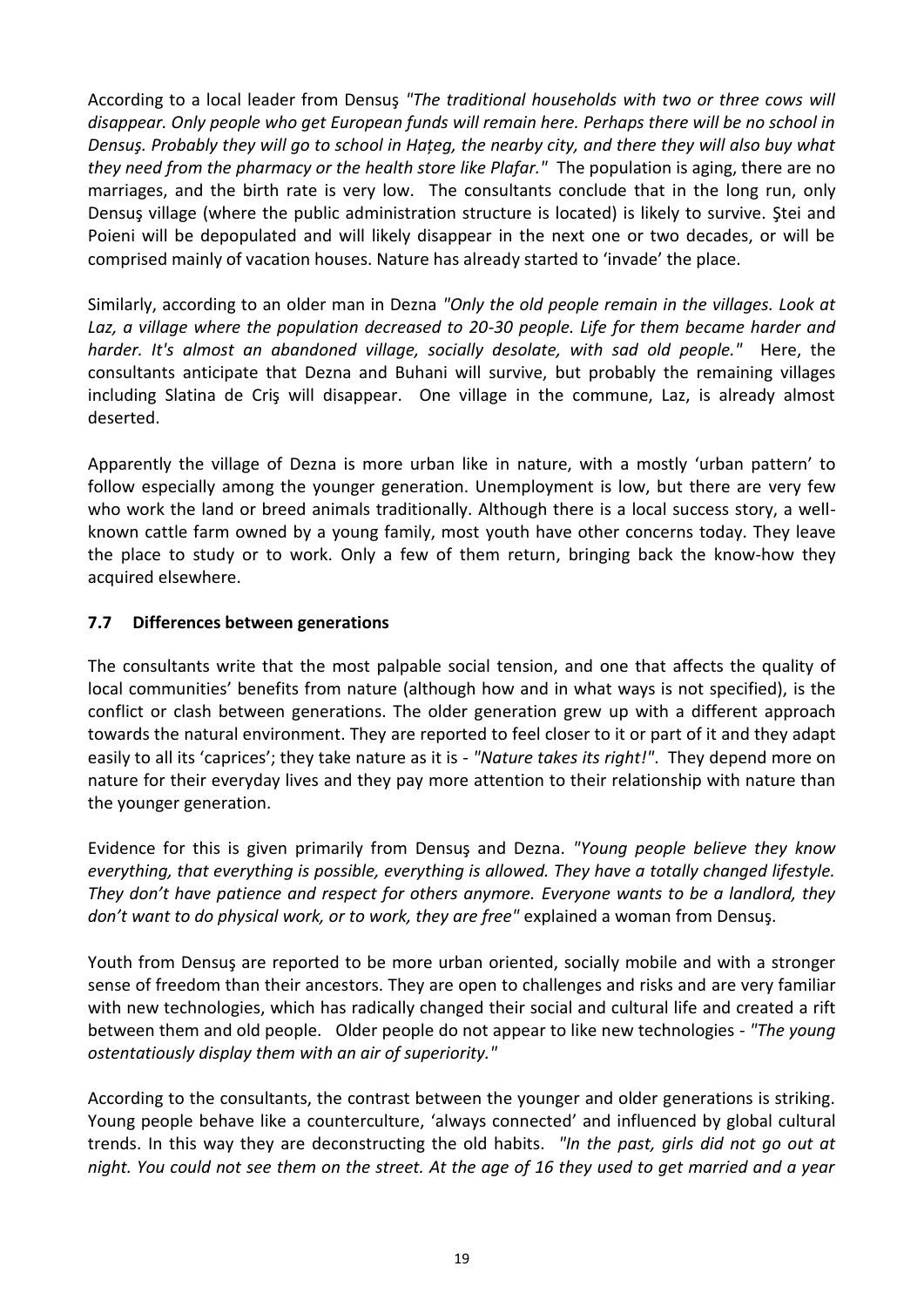*later would have a baby. Now, girls are going out on the street mostly when it gets dark"*, a local Dezna woman said.

Unlike the 50+ generation, young people spend less time in nature and show little interest in preserving local cultural heritage, traditions or beliefs related to nature. Their local identity, sense of place and other forms of connection to nature are different or weaker than of elders and their focus is outside of their community. According to one young woman from Densuş *"We just follow the trends for a better life. We want to live better than our ancestors. It's just so simple."*

The situation is similar in Dezna where, according to the consultants, people do not think too much of nature. The traditions are disappearing as well as the passion for work and the love of nature. *"All these values are dying. Young people do not realise the importance of natural health products. Old people drink tea instead of water, but young people do not know what's healthy. They follow the fast-food culture. They don't have such contact with nature as in the past",*  complained a local parent.

#### <span id="page-20-0"></span>**7.8 Loss of 'community'**

There appears to be a lost sense of community particularly in Densuş and Dezna. In Densuş local women and men pointed out that transition has altered important social bonding agents in the community like solidarity, trust and mutual understanding. Here, a European funded project was apparently not granted because the applicants could not gather the required number of volunteers. A local leader reported *"There is no community in Densuş. Nothing unites them, neither the church nor the school."*

Relations between households are described as awkward. People do not help each other as they used to; they only help when major events occur (weddings, funerals). *"I don't know, but people have become worse. In the past, people would interact more, they would work together, would party together. Now they are more egoistical, envious, they do not communicate, neighbours don't help each other. Ok, people were more primitive in the past, but they used to eat healthier food, had more fun in a different way than today. They were more open and less suspicious with each other",* said a local women. The exception appears to be the inhabitants of Ştei, who didn't experience collectivisation, communicate less with 'outsiders' and are readily stigmatised by people from other villages, but help each other more.

An elderly woman from Dezna describes a similar situation. *"People are worse and more selfish today. They don't help each other, do not visit their neighbours. Şezători [traditional gatherings] died a half century ago. People now go out just to picnic. In the past we were more united and helped one another more. Today, people are indifferent and individualist."*

The makeup of some of the villages is changing, with people from towns buying vacant houses and land. These people do not apparently interact with local people, or vice versa.

#### <span id="page-20-1"></span>**7.9 Social tension and control**

This loss of community is believed to be contributing to increasing social division. Over time, gaps between different social groups have been created or deepened and, according to the consultants, there are several latent 'local battles': elders vs. youth, local government vs. citizens, Orthodox vs. Catholics, wealthy vs. poor, liberal worldview vs. conservative worldview or even village X vs.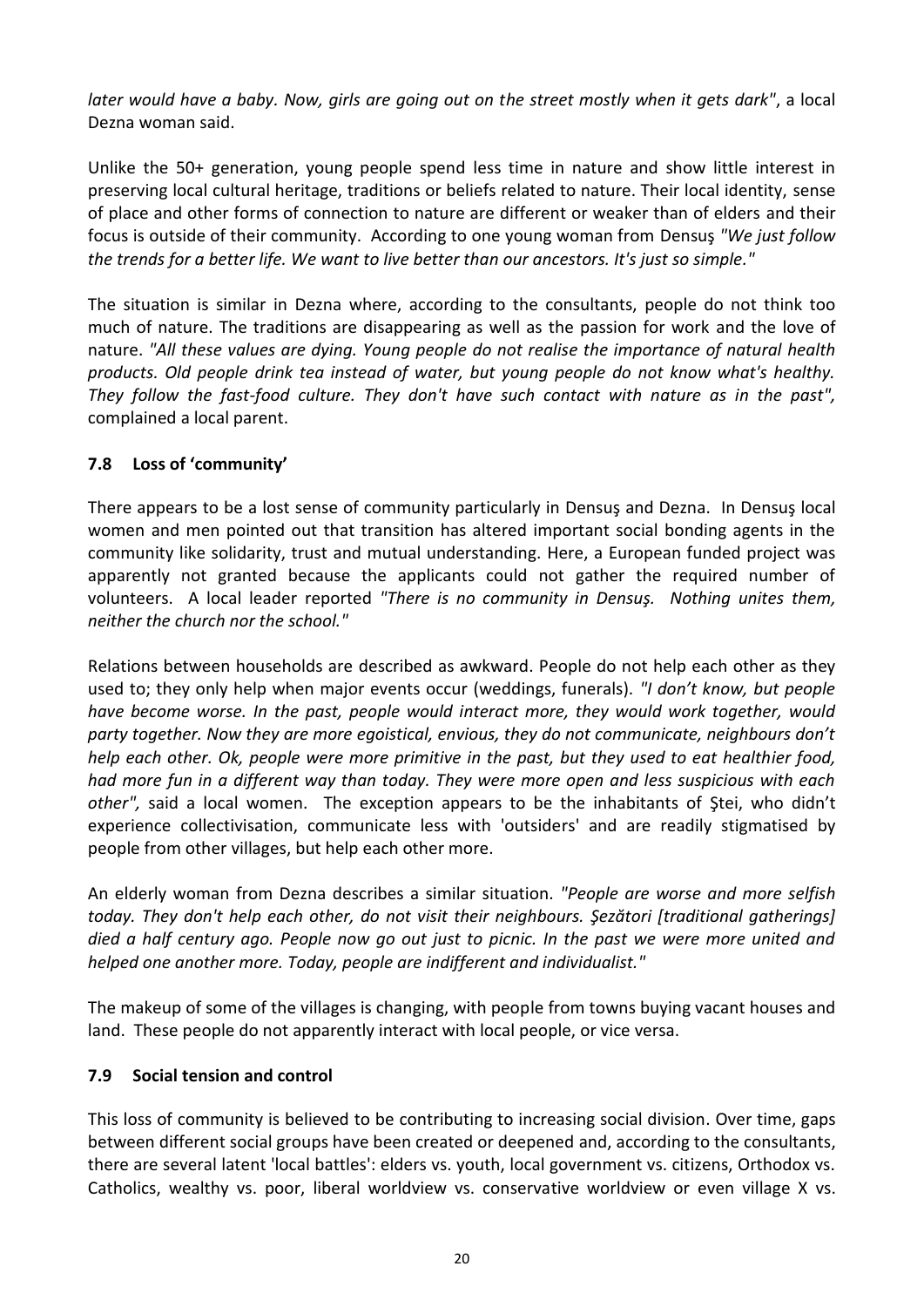village Y. For example, there is apparently a sense of 'cultural superiority' among people from Densuş village towards other locals of the commune.

In Densuş, and perhaps elsewhere, there is a lack of communication between formal and informal leaders of the community. Informal groups are seen to be more progressive, but their ideas do not resonate with decision makers. Local administration representatives are reluctant to change, wishing to maintain the status quo. The school is viewed as an institution with a coherent vision but the main local institutions - local administration, Orthodox Church and the Forest District (Ocolul Silivic) - are apparently 'petrified and cumbersome'.

According to the consultants, citizens generally do not discuss community problems and do not participate in debates. They are described as frustrated but also indifferent and expect things to change by themselves, whilst leaders focus on their own wellbeing.

The wider community, in Densuş, is reported to perceive local administrative leadership to be soft and inefficient. Many people don't consider local government as one of them; they do not identify with it. The Mayor is seen as a well-intended person but also as a controversial one. Local government decisions are not discussed with the community, which does not participate in the Local Council meetings.

In Zam, power relations are reported to be oligarchic rather than democratic, with a small group of people making decisions without consultation. In Dezna, social control and conformism are described as strong and political leaders are often perceived as corrupt and individualistic. In Dezna, there is apparently also rivalry between people from Buhani, the former centre of the commune, and Dezna, rebranded by and more active during communism.

Local people certainly seem to have very little control. A man from Zam told the consultants about an off road driving competition held in the commune. *"I was stunned how many strangers came. The organisers charged entry fees and got several thousand of Euro. It was a way to promote the region. But cars made a lot of dust. All vegetable crops on each side of the road were covered with dust over a 10-15 metres broad area. The Environment Department representatives came and forbade the competition. I had mixed feelings. I wish to promote the area, but I also wish to lay asphalt on the road. The off road participants camped in the area and brought their own outdoor portable toilets. For one week there were 20-30 cars from Europe which covered 100-125 km. The Environmental Department representatives made tests in the region and concluded that the competition had a negative impact on nature."*

Another major problem, in Densuş and likely elsewhere, is the dysfunctional relationship between local community members and the Hunting Area (Fondul de Vânătoare). There is much potential for conflict since most households have land on which hunting sessions are organised. Hunting Area people are perceived as 'arrogant' and 'very well connected'. They also avoid communication with the community and do not let anyone near them. According to a man from Densuş, *"They live like in a forbidden city. [...] The hunting ground is sold to people from Bucharest who do not take interest in what happens to us. The wild animals come and damage people's land. They eat their crops. The City Hall cannot compensate them because lack of money."* The consultants tried to contact Hunting Area representatives but were unsuccessful.

#### <span id="page-21-0"></span>**7.10 Poor image of environmentalists and lack of environmental discourse**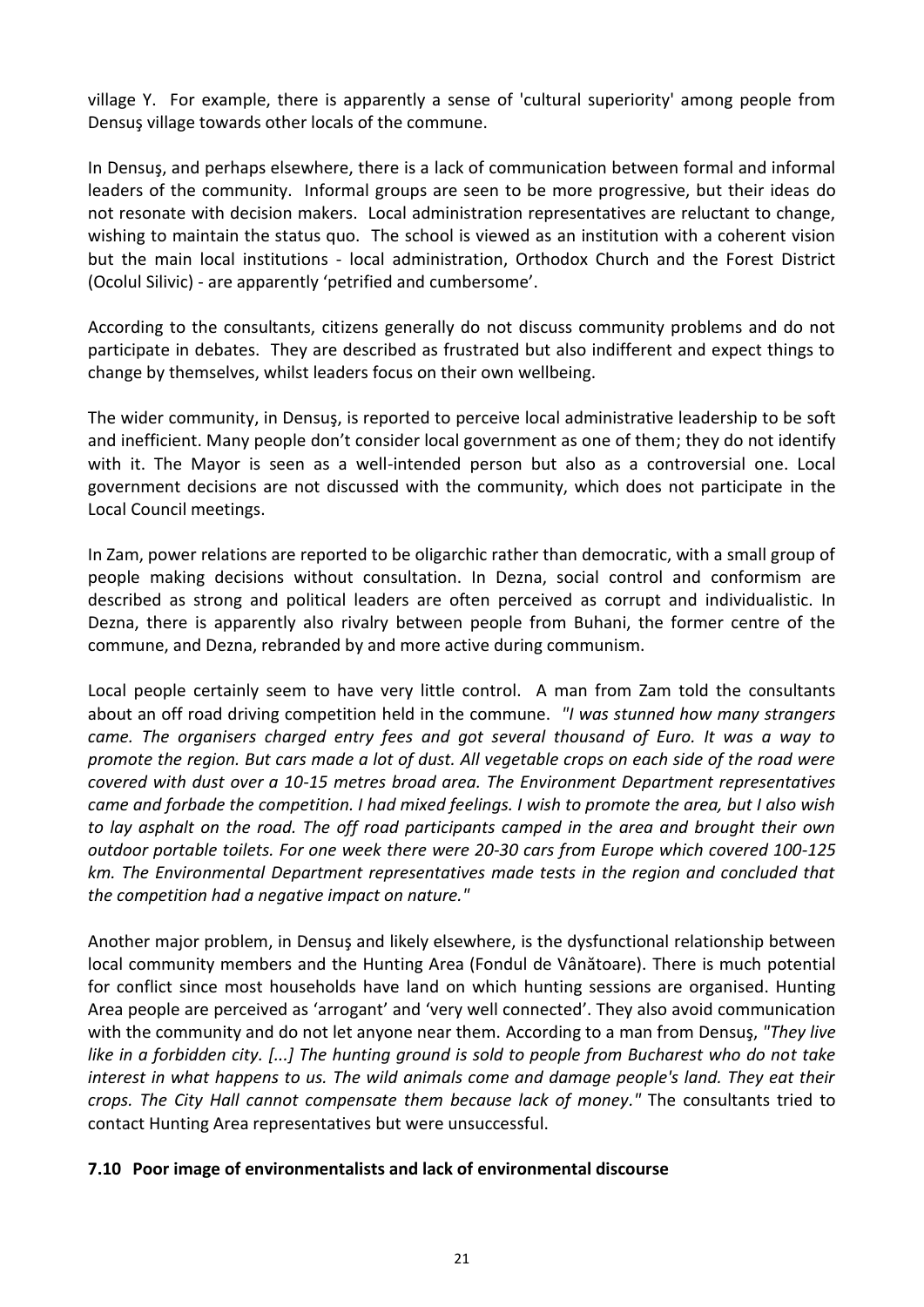The consultants' report that there are few projects related to nature and, according to locals in Densuş, the natural environment is on the 'hidden agenda' and there are no public debates on the topic. It is not entirely clear whether they mean it is not on the agenda at all, or whether they (locals) are just not party to, or even actively excluded from, discussions on the environment. According to one man *"Wildlife or environmental issues have never been topics of debate during electoral campaigns. We discuss about them only in spring when government subsidies are given, but mostly in private or informal groups."* People are reportedly not familiar or don't really know how to deal with nature conservation - they are apparently 'illiterate and confused' on such issues.

People are mostly negative about wild boar and other wildlife, although which species and in what ways is not stated and – as noted earlier – it is reported that whilst people do not care for large carnivores they accept them as part of the landscape. People are, however, angry about poaching and the activities of Hunting Areas.

Environmentalism and environmentalists have a 'spoiled' image in the communities (although the LCC project specifically is unknown) and nature related issues are frequently subjects of indifference. A few people apparently feel that animals are more protected and draw more attention than local men and women. According to a local from Zam, *"Fauna is not affected! We don't even have dogs! There is a hunting ground and they have a good harvest of wild boar and deer. Hunters are the luckiest. They come from Deva and the nearby communes. People abandoned the cornfields on the hills because wild boars destroyed them. The forest has invaded the area. The State protects the wild boars, not the farmer!"*

Environmental discourse is reported to be perceived by most as a foreign language, and they don't have credible and appropriate sources of information to clarify their questions on the topic. Many locals agree that, from this point of view, they are exposed to misinformation and manipulation. Environmental issues, like any other, are subject to the impacts of social division and dysfunctional relationships mentioned above.

# <span id="page-22-0"></span>**7.11 Weakening connections to nature**

The changes and trends mentioned above have all to a greater or lesser extent contributed to, and / or are a consequence of, a considerable weakening of people's connections with nature over the past quarter of a century and longer. According to a respondent from Dezna, *"People do not think of nature. Money talks. The traditions are disappearing as well."*

Both the young and old in these communities live in proximity to nature but, as the consultants' report, the older generation seem to look at it whilst the young have turned their backs to it. The contrast between the aspirations of young people and traditional local culture is marked. Households strongly dependent or linked to nature are becoming, little by little, history. Most young people want to leave their place of birth and move to urban areas or overseas. The few who return [to Densus] are changed and see things and those who never left follow the new trends.

#### <span id="page-22-1"></span>**7.12 The ebb and flow of nature**

Changing agricultural practices, depopulation, and the abandonment of land in villages has led to nature recolonising some areas, particularly in the more remote villages. As a local leader in Densuş explained *"Nature is pulsating and conquers deserted places. People draw away and*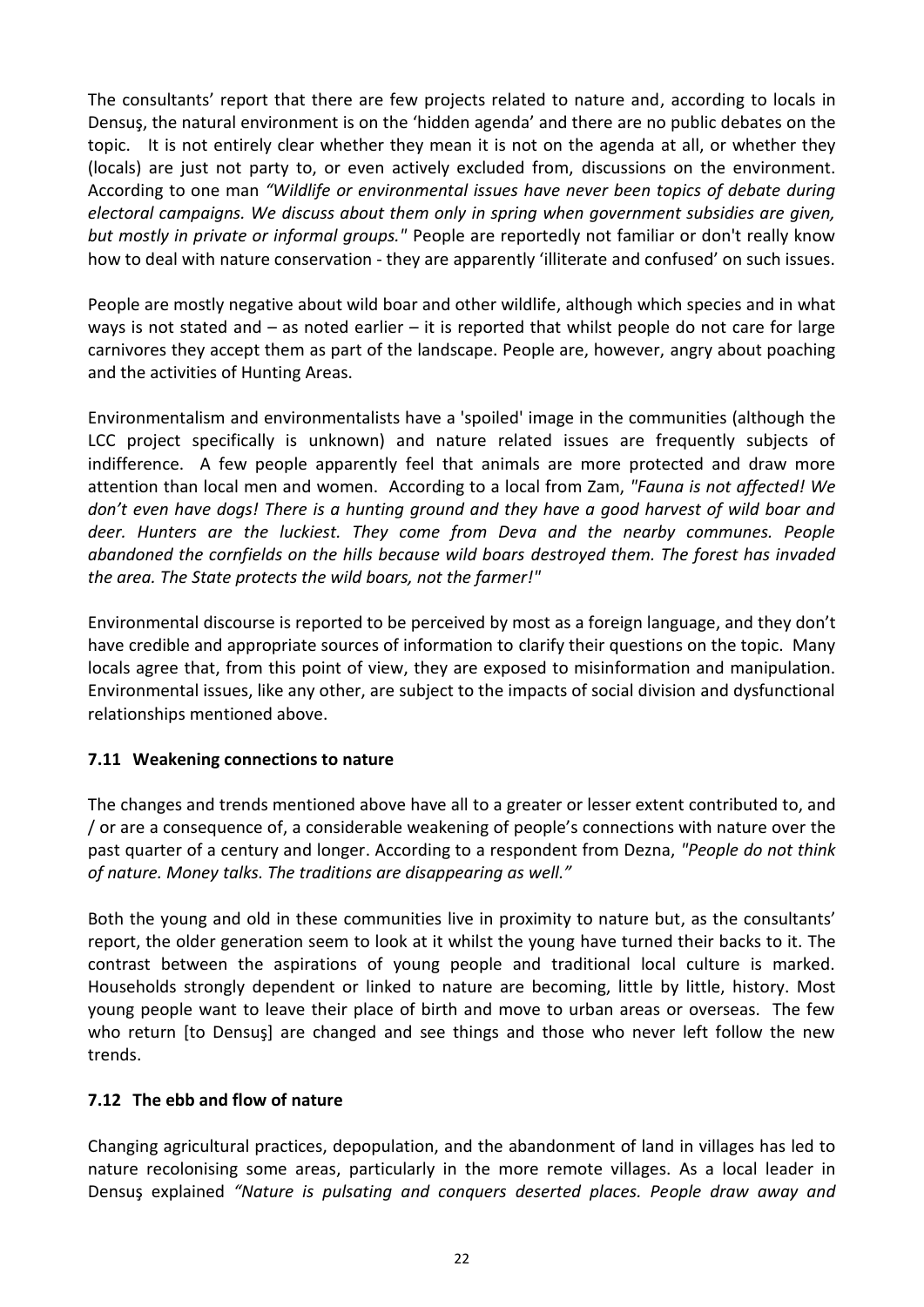*nature comes back. People go away from Cliva to Densuş, from Densuş to Hațeg, from Hațeg to Deva, from Deva to Timişoara and from Timişoara to abroad. There is new dynamic, which is leading to new mental geography and space perceptions. There is a continuous struggle between humans and nature. There are epochs and eras when humans extend on nature and vice versa. Now we are in an expansion phase of nature."*

An increasingly ageing population is believed to be contributing to this. According to the consultants, in some of the villages in Zam the population is so aged that they practically cannot damage nature.

#### <span id="page-23-0"></span>**8 Conclusions and recommendations**

Despite a number of limitations the assessment has provided much useful information for the LCC project. Whilst it is important to recognise the differences between villages and to seek to understand the specific context in which activities are implemented, there are clearly many similarities between villages and how they are responding to the challenges and opportunities presented by the changes they are undergoing.

It is obvious that the project area has a very rich history, with many livelihood and cultural practices linking people directly to its landscapes and nature. It is still a region rich in biodiversity and natural resources but peoples relationship with nature, as well as with their history, are becoming increasingly distant. The information gathered during the assessment presents a rather bleak picture for the future of many villages in the project area. However, despite the rather depressing outlook there are some glimmers of hope which could be potential opportunities for the project to build upon.

The consultants identify a few 'success stories' of younger people who are not migrating for work to urban areas but remain in their villages and are maintaining more traditional livelihood activities. For example in Densuş there is the case of a 23-year-old man who is a nature lover and who two years ago became a shepherd. He sees his profession as an alternative to the lack of opportunity in the labour market for young people. He has good revenues, invests money and passion in his business, participates in workshops to learn to volunteer (presumably on environmental issues, although this is not stated) and takes part in agricultural shows and sheep fairs where he presents his sheep. Similarly in Dezna, there is well known cattle farm owned by a young family. The project team could make contact with people like this throughout the project area and facilitate their engagement both with the project and with others, either in their own communities or elsewhere, to share their experience and learning to try and encourage other younger people to consider remaining in their home area and building a farming-based livelihood.

According to local people in Dezna, priorities for investment related to nature are farming, ecological agriculture, beekeeping, snail farms, mushrooms, berries, medicinal plants, bottled spring water, wind turbines and tourism. The context in which these priorities were raised or discussed is not clear, and whilst many of these may be beyond the scope of the project it is perhaps encouraging that people do actually see the need for investment in these activities rather than in totally non nature related or urban based activities.

One respondent in Zam stated *"If anyone could give us an example of ecologically sustainable exploitation, we could live better. We need to have a better relationship with nature than we have*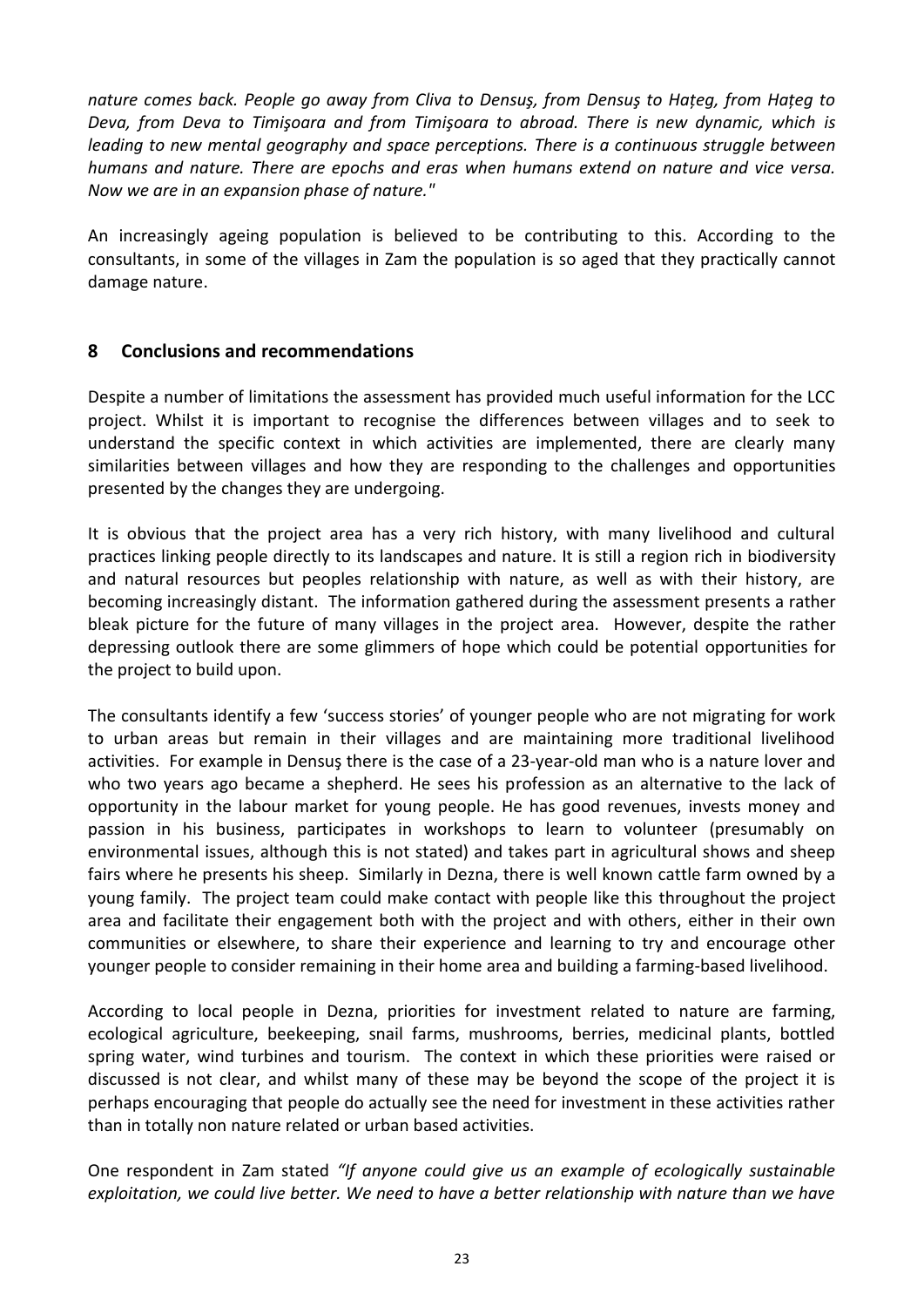*at present."* This presents a clear opportunity for the project - there are people who want to rekindle or improve their relationship with nature but they need support in doing so.

The consultants' refer to a new trend in Densuş and other rural areas towards a 'mysticalnationalist revival', to recover national identity as a response to globalisation and western culture. There is no detail beyond this but it is worth exploring because, presumably, this indicates an interest in reconnecting with nature and with cultural values that are being or have been eroded in recent decades.

It is reported that older people feel vulnerable. They are reportedly willing to preserve their traditions and their products but they perceive EU policies and globalisation as threats to their cultural heritage. They don't fully understand the meanings of the changes they have experienced and are witnessing, which are thus sources of tensions in the community. The consultants state that among the older generation, women seem to be more open to the challenges of current economic and social values than men, but no detail is given. Whilst the future of these communities is largely in the hands of younger people, any revival must be informed by the knowledge and experiences of older people. The project could potentially contribute to building bridges between the generations, encouraging them to listen to their different perspectives and learn from each other.

It is encouraging that the LCC project is already addressing many of the issues that are of concern to men and women living in the project area. Similarly, although the identification and articulation of cultural values connecting men and women to their natural environment was apparently challenging and those connections are weakening, it is clear that the project, along with associated projects implemented by Asociatia Zarand (AZ), is already working to develop and revitalise these.

For example, AZ has taken on the management (custodianship) of a key Natura 2000 site (Zarandul de Est) within the landscape and is using this to demonstrate good practice through engagement across all 17 Natura 2000 sites and wider stakeholders. The LCC project is supporting the development of Regional Species Action Plans for bear and wolf and is working with appropriate government agencies to improve forestry and hunting management within the landscape, including assessing and modifying forestry and hunting management plans to ensure harmonisation with conservation.

Hunting was identified as a key issue during the assessment, with a perception that it is 'out of control' with very poor relations between hunting associations and local community members. Although hunting is a traditional activity in the region, it does not appear to have been identified as such during the discussions. The LCC project is working to improve hunting practice (through hunting area management planning) and the project rangers in particular are acting as the interface between community members and hunters, trying to facilitate and improve these relationships. The project could explore further how to increase the transparency of hunting associations, particularly in relation to how hunting revenue is used and how this benefits communities. It may also be worth gaining a greater understanding of hunting association membership and scope for increasing the representation of local people among this.

The project has established a Human Wildlife Conflict Intervention Team and their regular and visible presence in the area, and interactions with community members, has been welcomed. Mitigation measures are being trialled, including the deployment of repellents to deter wild boar from potato crops and the project is increasing awareness of compensation processes, informing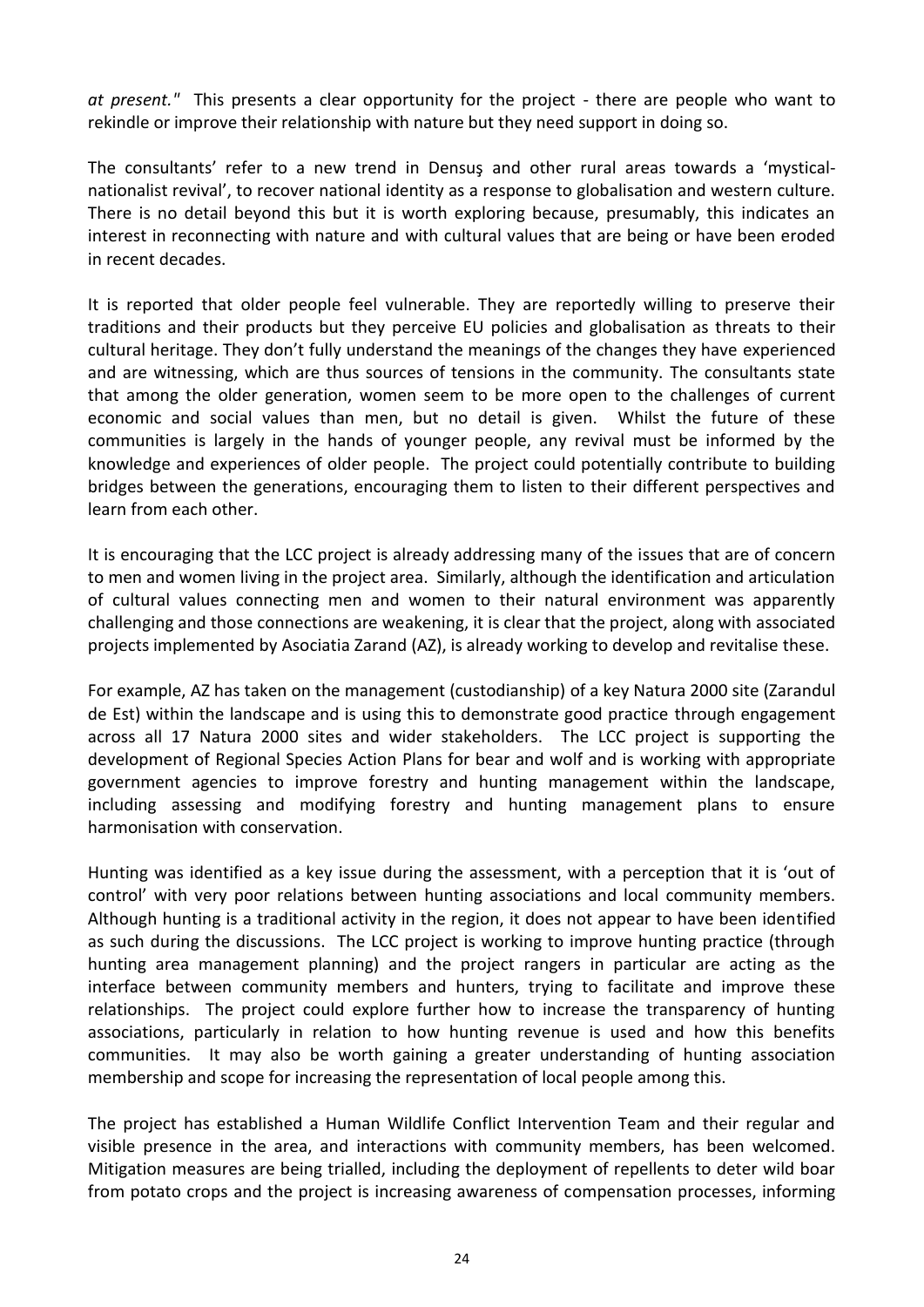affected parties of their rights and steps needed to make and follow through a claim. The HWC work also includes engaging with regional and national policy makers to develop a long-term and national strategy for dealing with human- wildlife conflict. It will be important to ensure that the views of local people are considered in any such strategy, and the project can play a key role in ensuring this.

That people living in villages in the project area feel they have little control over what happens in their villages was another key theme from the assessment, as well as poor relationships between different groups including local leaders and people in the communities they are meant to represent. AZ is facilitating the inclusion of community perspectives into local development strategies, having been approached by two local councils from Petris and Zam to support them to develop the strategies. In addition, the organisation is supporting the enhancement and diversification of livelihood activities around Zarand, primarily through a milk collection facility and supporting the production of traditional products (including honey, jams, cordials and syrups, compote, breads and alcoholic liqueurs). Through such work, and the wider LCC interventions, the current poor image of conservationists and lack of environmental discourse can begin to be addressed.

AZ already has a work component on 'revitalising local culture, traditions and heritage' which is trying to address the increasing disconnect with nature and cultural values that prevailed in the past, and the associated changes in agricultural and culinary practices as well as the loss of community. This work has included the restoration of a number of buildings and equipment (e.g. water mill, fruit dryer, barn and oil press), attendance at festivals and promoting products, song and dance, and traditional skills, and establishing a local museum and visitor information point.

The LCC project, as well as AZ, produces a range of communications materials including leaflets, calendars, t-shirts, pens, notebooks and roll-ups, which are disseminated to stakeholders during meetings and events. It is recommended that these, along with the LCC project and AZ's communications strategies, are reviewed and refined as appropriate based on the results of this assessment.

In addition, the project could consider carrying out a number of facilitated discussions within its key/target sites. Deliberative approaches have been used to great effect, for example during an ecosystem services assessment in the Solomon Isles where – as in the LCC project area - traditional customs and values, and social cohesion, have come under pressure from the drive for monetary wealth. This approach resulted in significant learning for participants, including the development of a more sophisticated view of ecological-cultural linkages, greater recognition of deeper held values, and increased awareness of the consequences of human actions for the environment<sup>10</sup>. The assessment thus became an intervention in itself. Even a relatively small number of focused and informed discussions could provide the project with additional information to inform ongoing interventions and communications, as well as mobilise support for reconnecting with nature, including the cultural values that underpin these connections.

Many of the values identified during the assessment appear to be linked to the landscape, its qualities (such as charm, freshness, purity and abundance) and the feelings that it evokes, rather than specific sites and species. Although this presents difficulties in terms of how to integrate and promote such values within the project, it is actually very appropriate given the scale of the

-

<sup>&</sup>lt;sup>10</sup> Kenter J et al (2011) *The importance of deliberation in valuing ecosystem services – evidence from the Solomon Islands*. Global Environmental Change 21: 505-521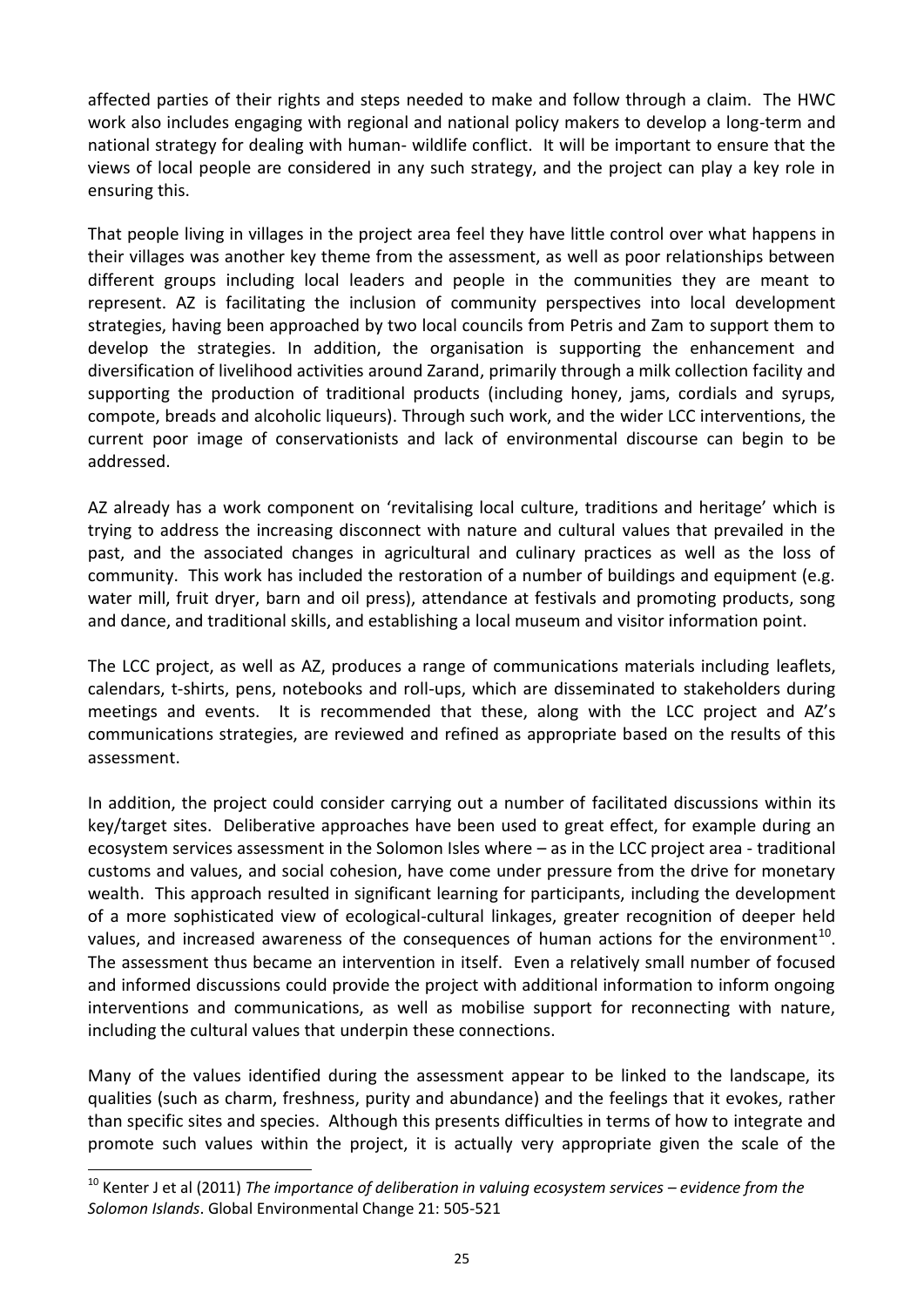project and its focus on habitat connectivity and movement of species at a landscape level. The priority now is thus to more clearly articulate these values and the linkages between them, the wellbeing of local women and men, and the landscape, to inform the projects communications with key stakeholders throughout the project area.